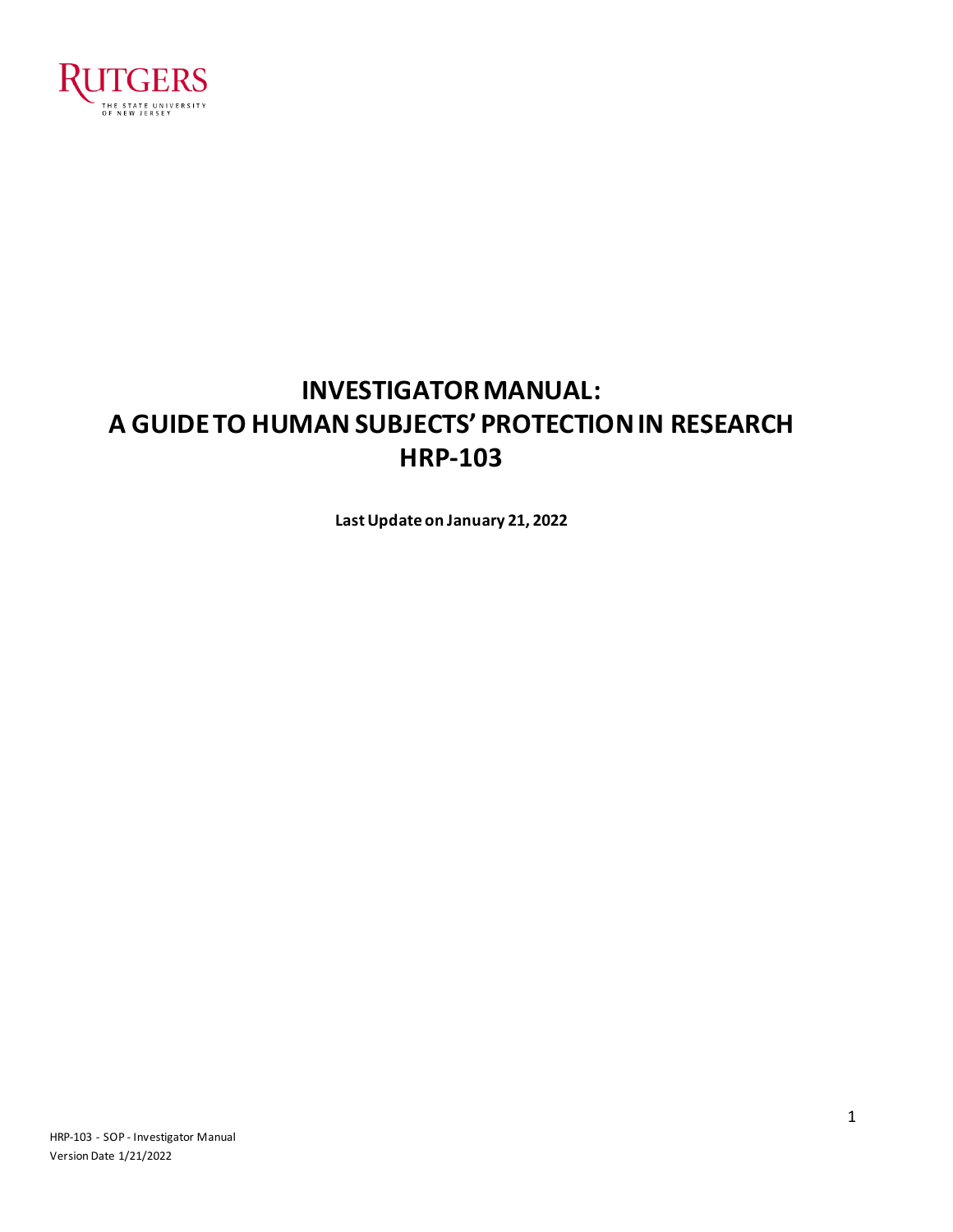

| <b>Table of Contents</b> |  |
|--------------------------|--|
|--------------------------|--|

|                         | Skip To Section: Hold CTRL + Click (Below) To Follow Linkin Blue                                                       |                |
|-------------------------|------------------------------------------------------------------------------------------------------------------------|----------------|
| 1                       | Introduction to The Investigator Manual                                                                                | 3              |
| $\mathbf{2}$            | <b>What Is Human Subjects' Research?</b>                                                                               | 3              |
| 3                       | What Is an Institutional Review Board (IRB)?                                                                           | 3              |
| 4                       | What Is the Human Subjects Protection Program (HSPP)?                                                                  | $\overline{4}$ |
| 5                       | What Training Do Investigators And Study Staff Need To Conduct Human Research?                                         | 4              |
| 6                       | When Am I "Engaged" In Research?                                                                                       | 4              |
| $\overline{\mathbf{z}}$ | Who Is Qualified To Conduct Human Research And What Responsibilities Do They Have?                                     | $\overline{4}$ |
| 8                       | What Financial Interests Must Investigators And Study Staff Disclose?                                                  | 5              |
| 9                       | How Do I Submit An Application For IRB Review Of My Research?                                                          | 6              |
| 10                      | How Do I Request to Rely on An External IRB?                                                                           | 6              |
| 11                      | How Do I Request That This IRB Serve as The IRB Of Record (SIRB) For My Collaborative Or Multi-Site<br>Research Study? | 6              |
| 12                      | How do I submit a request to use a Humanitarian Use Device (HUD) for clinical use?                                     | 6              |
| 13                      | How Do I Write an Investigator (Research) Protocol?                                                                    | 6              |
| 14                      | How Do I Compose A Consent Document?                                                                                   | 7              |
| 15                      | What Are the Different Regulatory Classifications That Research May Fall Under?                                        | 8              |
| 16                      | How Does the IRB Decide Whether to Approve Research?                                                                   | 9              |
| 17                      | What Are the Decisions the IRB Can Make When Reviewing Proposed Human Research?                                        | 10             |
| 18                      | What Will Happen After IRB Review?                                                                                     | 11             |
| 19                      | What Are My Obligations as an Investigator?                                                                            | 11             |
| 20                      | What Are My Responsibilities to Communicate with the IRB After Approval?                                               | 14             |
| 21                      | What Are My Obligations as The Overall Study PI for a Single IRB (sIRB) study?                                         | 15             |
| 22                      | What are my obligations as investigator when relying on an external IRB?                                               | 15             |
| 23                      | How do I document consent?                                                                                             | 16             |
| 24                      | How do I submit a modification?                                                                                        | 16             |
| 25                      | How do I submit a Continuing Review or Status Report?                                                                  | 16             |
| 26                      | How do I close out a study?                                                                                            | 17             |
| 27                      | How Long Do I Keep Research Records?                                                                                   | 17             |
| 28                      | <b>What Are IRB Review Fees?</b>                                                                                       | 18             |
| 29                      | What Other Things Are There To Consider?                                                                               | 18             |
|                         | A. Emergency Use Of An Unapproved Drug, Biologic Or Device                                                             | 18             |
|                         | <b>Other Required Reviews And Approvals</b><br><b>B.</b>                                                               | 18             |
|                         | <b>International Research</b><br>C.                                                                                    | 19             |
|                         | <b>Clinical Trial Registration</b><br>D.                                                                               | 19             |
| 30                      | Will HSPP Conduct a QA Audit of My Research?                                                                           | 20             |
| 31                      | How Do I Get Additional Information And Answers To Questions?                                                          | 20             |
| 32                      | How Can I report a concern about the IRB or HSPP?                                                                      | 20             |
| 33                      | For Further Information, Toolkit Documents And Guidance                                                                | 20             |
| 34                      | <b>Appendices</b>                                                                                                      | 20             |

#### **Unless indicated otherwise, all documents referenced in the document**

**are available on the HSPP websit[e https://research.rutgers.edu/researcher-support/research-compliance/human-subjects](https://research.rutgers.edu/researcher-support/research-compliance/human-subjects-protection-program-irbs)[protection-program-irbs](https://research.rutgers.edu/researcher-support/research-compliance/human-subjects-protection-program-irbs).**

> Throughout this document "Institution" or "University" refersto Rutgers, The State University of New Jersey.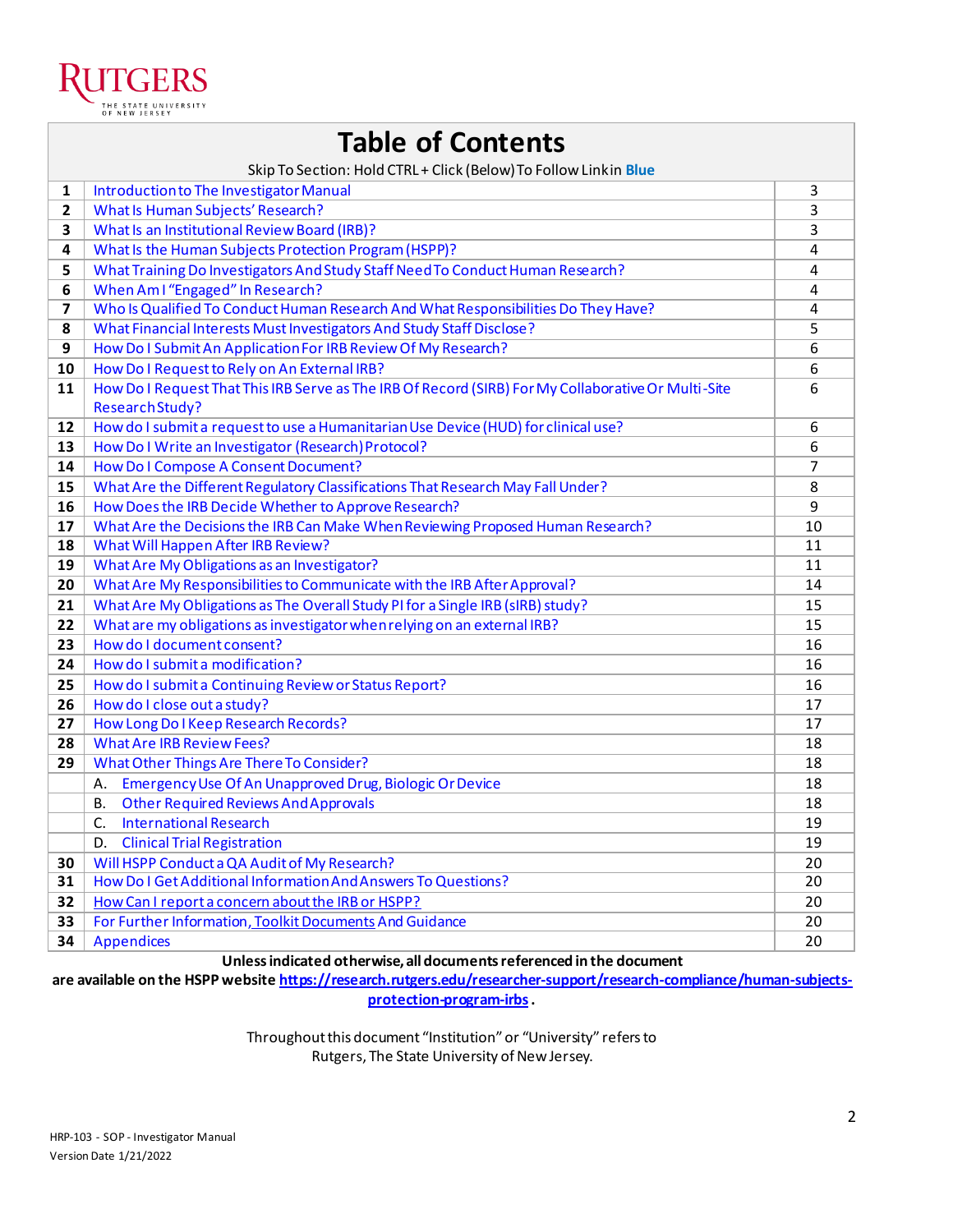

## **1. Introduction to the Investigator's Manual**

Rutgers, The State University of New Jersey, is legally and ethically bound to protect the rights and welfare of Humans participating in research conducted by its faculty, staff and students. Federal regulation, state law, University policy and professional standards of the investigator's academic discipline demand compliant, ethical and responsible conduct of social, behavioral and biomedical research involving Humans. We offer this manual **HRP-103 SOP: Investigator Manual** to help you meet your responsibilities by guiding you through relevant regulations, laws, and policies related to Human Research.

## **2. What Is Human Research?**

The University follows the regulatory definitions of "Human Subjects Research", which are described in Toolkit item **HRP-101 SOP: The Human Subjects Protection Program Plan**. An algorithm for determining whether an activity is Human Research can be found at Toolkit item **HRP-310 WORKSHEET: Human Research Determination**. Use this document for guidance as to whether a research activity meets either the Department of Health and Human Services (DHHS) or Food and Drug Administration (FDA) definition of Human Subject Research, keeping in mind that the IRB makes the ultimate determination in questionable cases as to whether an activity constitutes research subject to IRB oversight. See Section 12 of this document for more information about what qualifies as Human Research. To request an IRB determination for your project, go to [https://research.rutgers.edu/researcher-support/research](https://research.rutgers.edu/researcher-support/research-compliance/human-subjects-protection-program-irbs/irb-submission-2)[compliance/human-subjects-protection-program-irbs/irb-submission-2](https://research.rutgers.edu/researcher-support/research-compliance/human-subjects-protection-program-irbs/irb-submission-2) and follow the instructions, or consider using HSPP's *online* **Non-Human Research Self-Certification Tool (HRP-310b)** found at [https://research.rutgers.edu/researcher-support/administrative-offices/human-subjects-protection](https://research.rutgers.edu/researcher-support/administrative-offices/human-subjects-protection-program-irbs/identifying-human)[program-irbs/identifying-human](https://research.rutgers.edu/researcher-support/administrative-offices/human-subjects-protection-program-irbs/identifying-human) .

Investigators cannot conduct Human Research without prior IRB review and written IRB approval, or a determination that the research is not Human Research or is exempt from further IRB review.

## **3. What Is an Institutional Review Board (IRB)?**

An Institutional Review Board (IRB) is a committee designated by an institution to review, approve, and conduct periodic post-approval review of Human Research studies that fall within its scope of authority, as required by federal or state regulation and university policy. The primary purpose of IRB review is to protect the rights and welfare of Humans participating in the research. This University supports a number of IRBs. Each committee is composed of respected scientists, non-scientists, community members, staff and a variety of specialists from diverse fields of study. To contact the IRB, go to go to [https://research.rutgers.edu/researcher-support/research-compliance/human-subjects-protection](https://research.rutgers.edu/researcher-support/research-compliance/human-subjects-protection-program-irbs/identify-your-irb)[program-irbs/identify-your-irb](https://research.rutgers.edu/researcher-support/research-compliance/human-subjects-protection-program-irbs/identify-your-irb) or send us an email to [IRBOffice@research.rutgers.edu](mailto:IRBOffice@research.rutgers.edu).

# **4. What Is The Human Subjects Protection Program (HSPP)?**

Toolkit item **HRP-101 SOP: HUMAN RESEARCH PROTECTION PROGRAM PLAN** describes this institution's overall plan to protect subjects in Human Research.

- The mission of the Human Research Protection Program.
- The ethical principles that the institution follows governing the conduct of Human Research.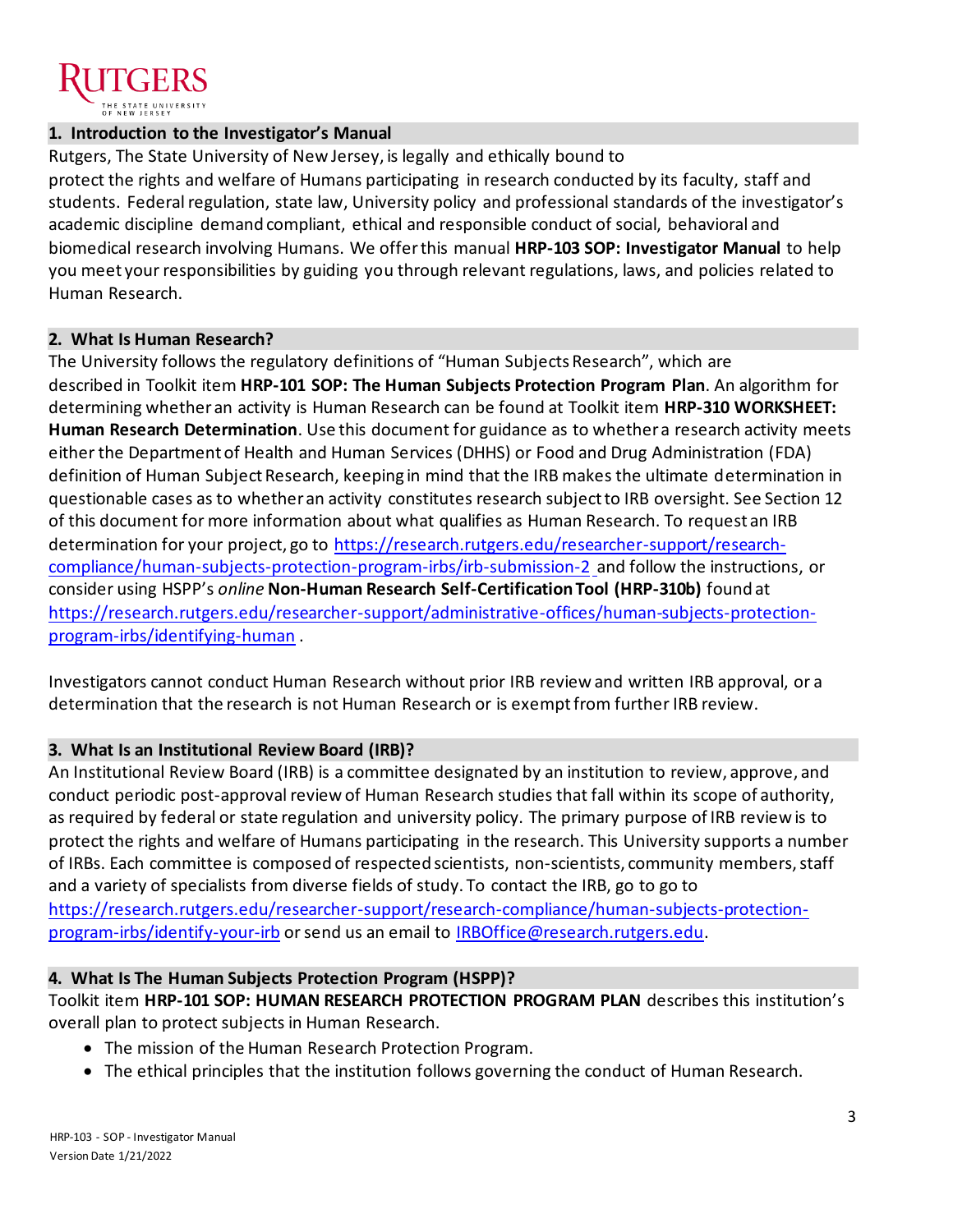

- The applicable laws that govern Human Research.
- When the institution becomes "engaged in Human Research" and when someone is acting as an agent of the institution conducting Human Research.
- The types of Human Research that may not be conducted.
- The roles and responsibilities of individuals within the institution.

#### **5. What Training Do Investigators and Study Staff Need to Conduct Human Research?**

All persons planning to conduct Human Research—faculty, staff, students and faculty advisors of students—must complete an online research ethics and compliance education program prior to IRB approval of proposed Human Research, including research that may be deemed exempt. The online program is called **Collaborative Institutional Training Initiative (CITI Training)**. Proof of CITI Training completion by all members of the research team must be submitted with the application for IRB review. Study staff may not participate in Human Research until their CITI Training is completed. CITI Certification is valid for a three-year period, after which time the training must be repeated. See [https://research.rutgers.edu/researcher-support/research-compliance/human-subjects-protection](https://research.rutgers.edu/researcher-support/research-compliance/human-subjects-protection-program-irbs/hsppirb-educational)[program-irbs/hsppirb-educational,](https://research.rutgers.edu/researcher-support/research-compliance/human-subjects-protection-program-irbs/hsppirb-educational) for more information or go directly to<https://www.citiprogram.org/> to enroll and gain access to the online program.

You may have additional training required be other federal, state, organizational or funding agencies, as applicable. Your Department/School may also have additional training requirements.

#### **6. When Am I "Engaged" In Research?**

You are considered "engaged" in Human Research when you 1) intervene or interact with living individuals for research purposes, or 2) obtain individually identifiable private information about them for research purposes. Further, an institution is "engaged" in Human Research when it receives a direct Federal award to support the research. For more information, review **Toolkit item HRP-311 [WORKSHEET](https://research.rutgers.edu/researcher-support/research-compliance/human-subjects-protection-program-toolkit)  [Engagement Determinations](https://research.rutgers.edu/researcher-support/research-compliance/human-subjects-protection-program-toolkit)**.

## **7. Who Is Qualified to Conduct Human Research and What Responsibilities Do They Have?**

All individuals planning to conduct Human Research must be qualified by training and experience to perform the various role responsibilities of the Research outlined below:

- A **Principal Investigator** is the individual who assumes full responsibility for a research project, including the supervision of any co-investigators, research assistants, house staff and students and assuring all study personnel adhere to federal regulations, state and local laws, institutional policies, IRB policies and procedures regarding the safety and protection of human subjects, and good clinical practice guidelines (GCP).[See **A3 GCP** within Toolkit item **HRP-103a SOP: Investigator Manual – All Appendices** to learn more.]
- An **Investigator** is an individual, qualified by training and experience, to perform various tasks related to the conduct of human subjects' research activities such as obtaining informed consent from subjects, interacting with subjects and communicating with the IRB and adhering to federal regulations, state and local laws, and University and IRB policies and procedures regarding the safety and protection of Humans in the research, and good clinical practice guidelines (GCP).[See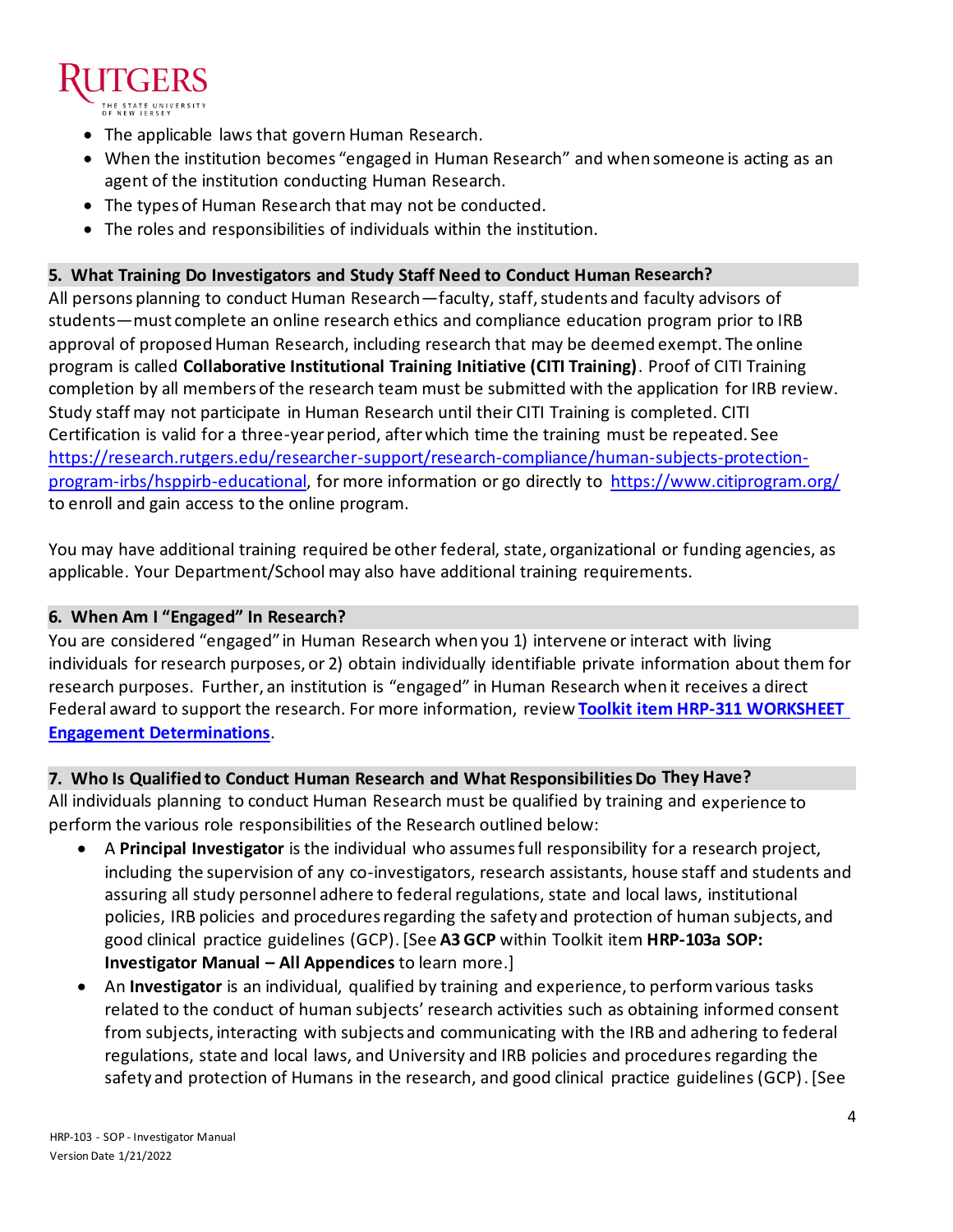

**A3 GCP** within Toolkit item **HRP-103a SOP: Investigator Manual – All Appendices** to learn more.]

• FDA outlines additional responsibilities when conducting a clinical investigation of a drug, biological product, or medical device. [See **A2 FDA** within Toolkit item **HRP-103a SOP: Investigator Manual—All Appendices** to learn more.]

The University requires investigators to possess additional specific qualifications to serve in one of the two key Human Research roles outlined above. Additional qualifications may apply depending on the Department or School. Click on this link, [Research Roles,](https://research.rutgers.edu/researcher-support/administrative-offices/human-subjects-protection-program-irbs/research-roles) to learn more.

- **Key Study Personnel**  listed in the IRB application, are individuals, qualified by training and experience, and who are directly involved in conducting the research with human subjects by interacting or intervening for research purposes, including participating in the consent process by either leading it or contributing to it; or who are directly involved with recording or handling identifiable private information, related to those subjects for the purpose of conducting the research.
- **Faculty Advisor** and **Student Research**  Research conducted by students should be appropriate to their educational level and commensurate with their training. Undergraduates may serve on a research project, but not as the principal investigator. Graduate students may serve as principal investigators if the Department/School permits them to do so (and the IRB approves). If a graduate student is designated as the PI, additional responsibilities accrue to them, including obtaining a fulltime Rutgers faculty member to serve as their advisor and co-investigator on the proposed Human Research. Click on this link, Research Roles., to learn more information about student responsibilities in Human Research or the role and responsibilities of the Faculty Advisor.

All research personnel must complet[e CITI training](https://research.rutgers.edu/researcher-support/research-compliance/human-subjects-protection-program-irbs/hsppirb-educational) [**See Section 5**] and comply with all applicable federal, state and local laws and regulations, as well as university policies and guidance. Please note that funding agencies may have their own definitions and additional role responsibilities of investigators and study personnel as it applies to grant or other funding applications. The IRB will work with you to coordinate compliance if any discrepancies exist between university and funding agency policies.

## **8. What Financial Interests Must Investigators and Study Staff Disclose?**

Federal guidelines require that an actual, perceived, or potential conflict of interest (COI) in research be eliminated or mitigated. Individuals involved in the design, conduct, or reporting of research, research consultation, teaching, professional practice, institutional committee memberships, and service on panels such as Institutional Review Boards or Data and Safety Monitoring Boards are considered to have an institution responsibility.

All individuals that are involved in the design, conduct, or reporting of research must complete an eCOI certification when the following occur:

- On submission of an initial IRB application for proposed human subject research;
- On an annual basis during the duration of the research;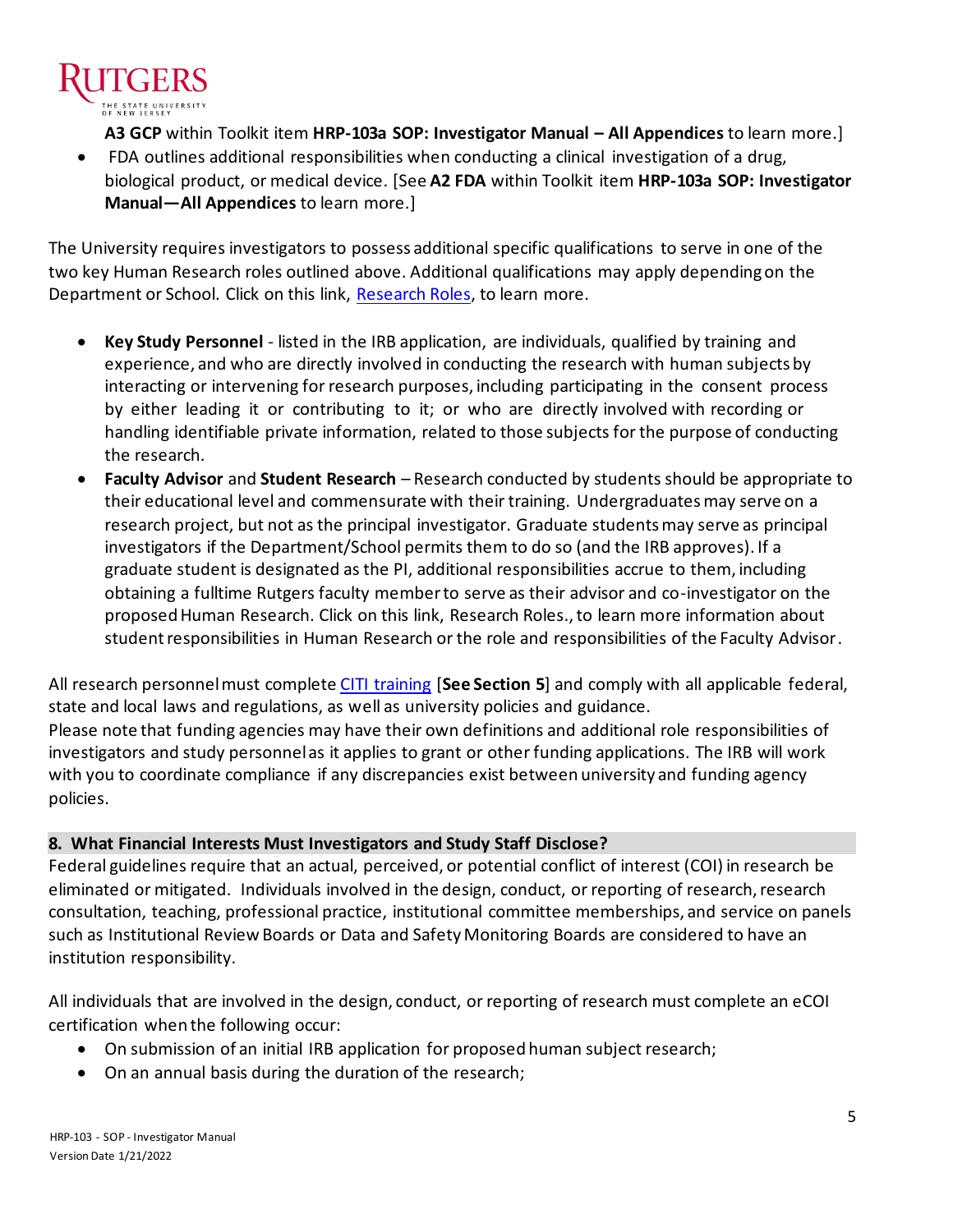

- At the time of a funded research project; and
- Within 30 days of discovering or acquiring new interests with respect to COI;

In addition, individuals with reimbursed or sponsored travel by an entity other than a federal, state, or local government agency, higher education institution or affiliated research institute, academic teaching hospital, or medical center are required to disclose the purpose of the trip, the identity of the sponsor or organizer, the destination, and the duration of the travel.

Individuals subject to this policy are required to complete financial conflicts of interest training initially, at least every four years, and immediately when:

- Joining the institution
- Financial conflicts policies are revised in a manner that changes investigator requirements
- Non-compliant with financial conflicts policies and procedures

Additional details can be found at Toolkit item **HRP-055 SOP: Financial Conflicts of Interest**.

## **9. How Do I Submit an Application for IRB Review of My Research?**

The HSPP website offers information and detailed instructions about how and what to submit for IRB review at<https://research.rutgers.edu/researcher-support/research-compliance/irb-submission-process>. Prior to submission, upon investigator request, an IRB professional, will pre-review proposed research including COVID-19 and pandemic-related studies—to provide feedback on addition things to consider, revise or add to the research plan to facilitate a timely review by the IRB. For more information or to schedule a pre-review of your proposed research before submission, email the IRB office at [IRBprereview@research.rutgers.edu.](mailto:IRBprereview@research.rutgers.edu)

## **10. How Do I Request to Rely on An External IRB?**

You can read more information regarding External IRBs online: [https://research.rutgers.edu/researcher](https://research.rutgers.edu/researcher-support/research-compliance/human-subjects-protection-program-irbs/irb-submission-1)[support/research-compliance/human-subjects-protection-program-irbs/irb-submission-1](https://research.rutgers.edu/researcher-support/research-compliance/human-subjects-protection-program-irbs/irb-submission-1). You can confirm if Rutgers University is willing to rely on an external IRB by contacting the Rutgers IRB Administrator by email at: [IRBRelianceAdmin@research.rutgers.edu.](mailto:IRBRelianceAdmin@research.rutgers.edu)

# **11.How Do I Request That This IRB Serve as The IRB Of Record (SIRB) For My Collaborative or Multi-Site Research Study?**

You can read more information regarding External IRBs online: [https://research.rutgers.edu/researcher](https://research.rutgers.edu/researcher-support/research-compliance/human-subjects-protection-program-irbs/irb-submission-1)[support/research-compliance/human-subjects-protection-program-irbs/irb-submission-1](https://research.rutgers.edu/researcher-support/research-compliance/human-subjects-protection-program-irbs/irb-submission-1). You can confirm if Rutgers University is willing to be the IRB of Record by contacting the Rutgers IRB Reliance Administrator at: [IRBRelianceAdmin@research.rutgers.edu.](mailto:IRBRelianceAdmin@research.rutgers.edu)

## **12. How do I submit a request to use a Humanitarian Use Device (HUD) for clinical use?**

The Institution utilizes the IRB to review and approve the use of a HUD before it can be used at a facility for clinical care. You can refer to Toolkit Item **HRP-323 WORKSHEET: Criteria for Approval-HUD** for additional information regarding the criteria that the IRB uses to review and approve HUD uses. The clinical use of a HUD is not considered Human Research but must still be submitted for review and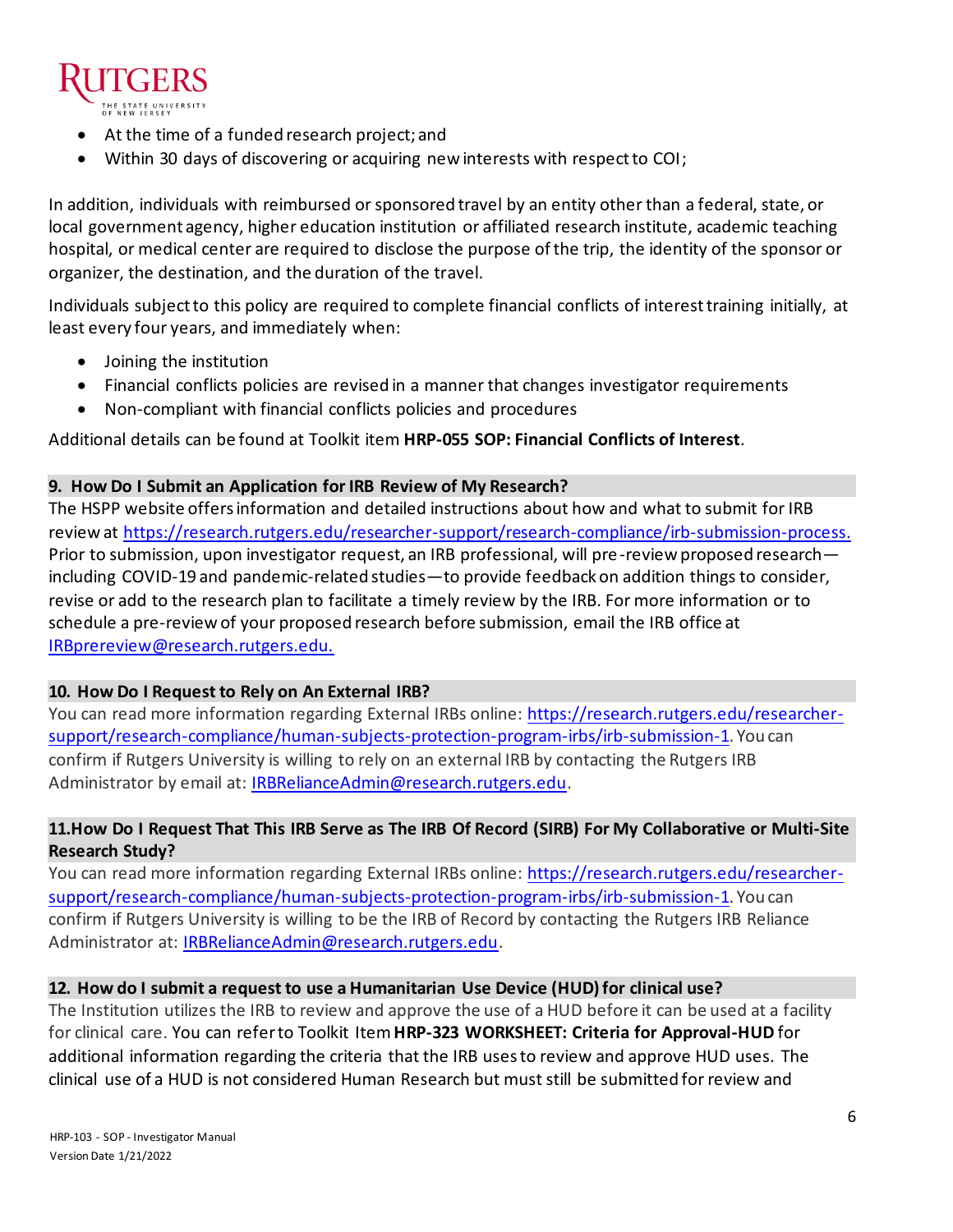

approval by the IRB prior to clinical use (with the exception of emergency use). The IRB will inform you whether or not a consent document is required for HUD use.

Complete and submit the application in the electronic IRB system and upload the following supplements: protocol, copy of the Humanitarian Device Exemption approval order issued by FDA, Product Labelling provided by the manufacturer, any Patient Information Packets, and Institutional approval for use of HUD as a clinical service. The IRB may ask for additional information.

## **13. How Do I Write an Investigator Protocol?**

A protocol is an investigator's plan detailing how the PI and study personnel, if any, will conduct research—its chief aims and significance, its design and time frame, recruitment and enrollment, the data collection methodologies, analysis, and study closure, as well as, highlighting design features to safeguard the rights and welfare of humans or their private information in the study.

The HSPP website offers protocol templates to help investigators develop Human Research protocols that reflect good science, scholarship, and ethical merit: [https://research.rutgers.edu/researcher](https://research.rutgers.edu/researcher-support/research-compliance/human-subjects-protection-program-toolkit)[support/research-compliance/human-subjects-protection-program-toolkit](https://research.rutgers.edu/researcher-support/research-compliance/human-subjects-protection-program-toolkit).

As you write your protocol be mindful that the IRB reviews proposed protocols to determine, among other things, if the research plan holds scientific or scholarly merit and ethical safeguards. To learn more about how IRBs evaluate protocols for scientific or scholarly merit and ethical safeguards, see Toolkit items **HRP-320 WORKSHEET: Scientific or Scholarly Review** and **HRP-314 WORKSHEET: Criteria for Review,** respectively[: https://research.rutgers.edu/researcher-support/research-compliance/human](https://research.rutgers.edu/researcher-support/research-compliance/human-subjects-protection-program-toolkit.)[subjects-protection-program-toolkit.](https://research.rutgers.edu/researcher-support/research-compliance/human-subjects-protection-program-toolkit.)

**NOTE**: If you believe your research does not qualify as Human Research requiring IRB review, you may submit your IRB application for a non-human subjects' determination prior to drafting a full research protocol. To learn more about non-human subjects' determinations, go to Toolkit item **HRP-310 – WORKSHEET – Human Research Determination Algorithm** or consider using HSPP's *online* **Non-Human Research Self-Certification Tool (HRP-310b)** found at [https://research.rutgers.edu/researcher](https://research.rutgers.edu/researcher-support/administrative-offices/human-subjects-protection-program-irbs/identifying-human)[support/administrative-offices/human-subjects-protection-program-irbs/identifying-human](https://research.rutgers.edu/researcher-support/administrative-offices/human-subjects-protection-program-irbs/identifying-human).

# **14. How Do I Compose A Consent Document?**

Consent to participate in research is one of the cornerstones of the ethical conduct of research involving Humans. Investigators must assure the consent document provides adequate information about the research and is written in a way comprehensible to the potential subject. The HSPP website offers a variety of templates to assist investigators developing assent documents (children under 18), consent documents (adults, including surrogacy) and parental permission documents. Go to [https://research.rutgers.edu/researcher-support/research-compliance/human-subjects-protection](https://research.rutgers.edu/researcher-support/research-compliance/human-subjects-protection-program-toolkit)[program-toolkit](https://research.rutgers.edu/researcher-support/research-compliance/human-subjects-protection-program-toolkit) to choose the template that best meets the needs of your study. Templates include suggested consent language and documentation requirements.

Investigators must also assure that the consent *process—*from recruitment to enrollment, and through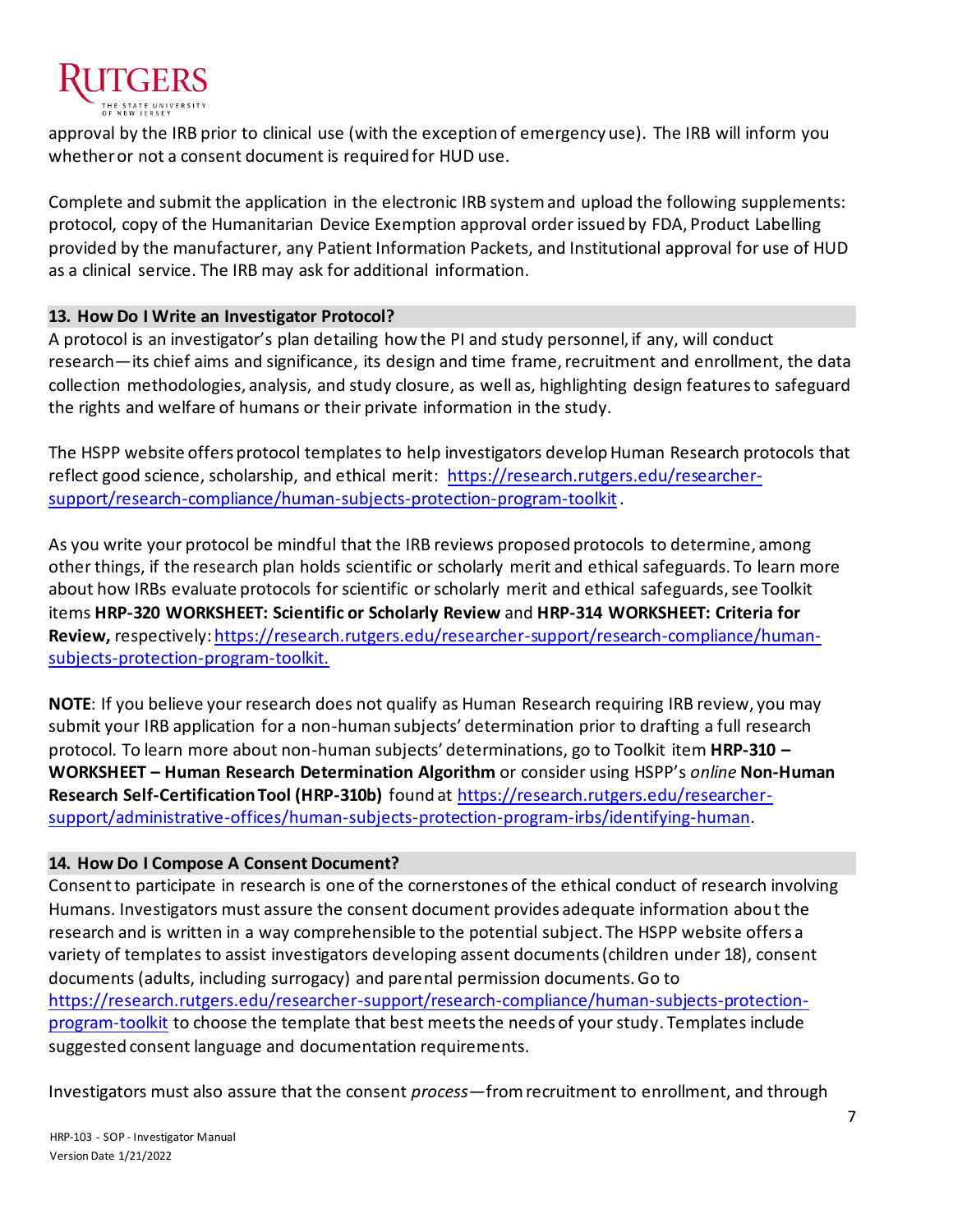

participation to the end of participation—is conducted in a way that lends itself to voluntariness of enrollment, as well as, continuation in or withdrawal from the study by the adequate, accurate and timely exchange of information between investigator and subject. Note that the consent *process* is distinct from the consent *document*. Describe the *process* of consent in the protocol. The IRB will review both the document(s) and the process to assess adequacy of information, comprehensibility of document(s) provided, and voluntariness of the process of consent.

There may be circumstances when consent or documentation of consent is not indicated for the research. For more information about consent or consent documentation waivers, review Toolkit items **HRP-090 SOP: Informed Consent Process** and **HRP-091 SOP: Written Documentation of Consent**.

If your research plans include enrolling persons who do not speak English, go to [https://research.rutgers.edu/researcher-support/research-compliance/human-subjects-protection](https://research.rutgers.edu/researcher-support/research-compliance/human-subjects-protection-program-irbs/hspp-guidance-topics)[program-irbs/hspp-guidance-topics](https://research.rutgers.edu/researcher-support/research-compliance/human-subjects-protection-program-irbs/hspp-guidance-topics) for guidance an[d https://research.rutgers.edu/researcher](https://research.rutgers.edu/researcher-support/research-compliance/human-subjects-protection-program-toolkit)[support/research-compliance/human-subjects-protection-program-toolkit](https://research.rutgers.edu/researcher-support/research-compliance/human-subjects-protection-program-toolkit) for applicable templates to ensure clear communication with persons who have limited or no English language proficiency, as well as the documentation requirements for same.

If your research study meets the requirements for an exemption and there are interactions with subjects, you may use an abbreviated process for obtaining consent. Consent can be verbal, but you must provide the following information to subjects through an information sheet or written script:

- The subject is being asked to participate in a research study;
- A description of the procedure(s) the subjectwill be asked to complete;
- Provisions to protect the subject's privacy, if applicable;
- Participation is voluntary; and
- The investigator's name and contact information.

Date the revisions of your consent documents to ensure that you use the most recent version approved by the IRB.

# **15. What Are the Different Regulatory Classifications That Research Activities May Fall Under?**

Proposed research submitted to the IRB may fall under one of the following regulatory classifications:

**Not Human Research**: Activities must meet the definition of *human subjects research* to require IRB oversight. Activities that do not meet this definition are not subject to IRB oversight or review. The investigator is responsible for the initial assessment as to whether an activity constitutes Human Research based on the federal criteria. If one or more of the criteria is not met, the project does not require IRB review. However, since the University holds investigators responsible if the determination is not correct, investigators are encouraged to submit their proposed research to the IRB to determine whether it constitutes human subjects' research requiring IRB review and approval. If a change in study plans occurs after an IRB determination of Not Human Subjects Research, you *may* need to request another determination from the IRB. Call your IRB for more information.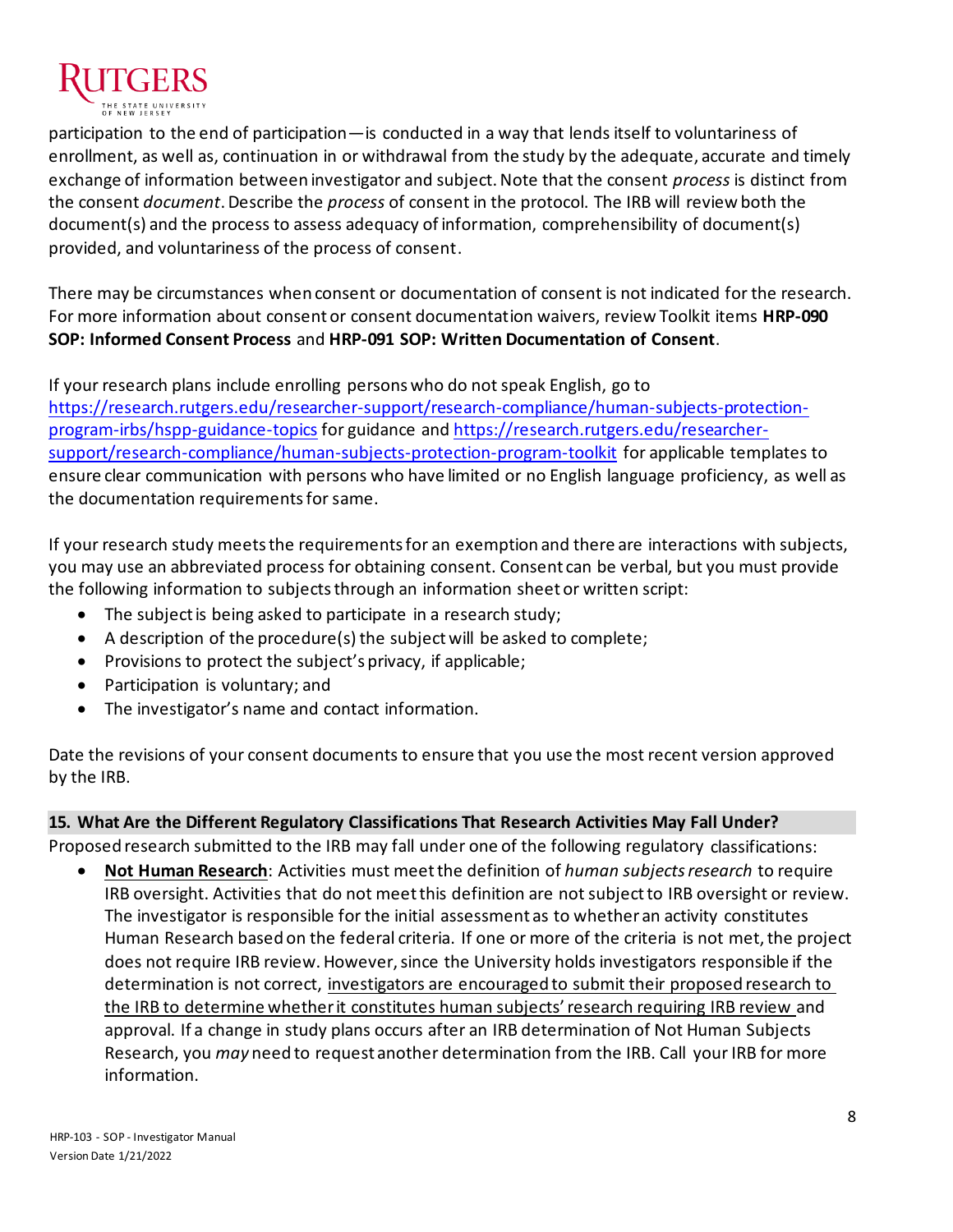

NOTE: When you submit your project for an IRB determination of non-human subjects research: (1) be sure to provide sufficient information about your proposed project in the application so that a determination can be made accurately and swiftly (such as, study purpose and design, what data will be collected, how it will be collected and from whom); and (2) state that you believe the project does not qualify as Human Research. To learn more about the criteria an IRB usesto determine Human versus not Human subjects' research, review Toolkit item **HRP-310 WORKSHEET: Human Research**.

- **Exempt**: Certain categories of Human Research may qualify to be exempt from federal regulation. The research must pose minimal risk of harm to subjects and fit into one or more of the detailed categories of research. It is the responsibility of the institution, not the investigator, to determine whether proposed Human Research is exempt from review. If a change in study plans occurs after a determination of exemption, you *may* need to request another determination of exemption. Call your IRB for more information. To learn more about exemption qualifications, review Toolkit item **HRP-312 WORKSHEET: Exemptions**. When your study is complete, submit a final report to the IRB.
- **Review Using the Expedited Review –** Certain categories of non-exempt Human Research may qualify for review using the expedited procedure, meaning that the project may be approved by a single designated reviewer, rather than the convened board. New proposed research must pose minimal risk of harm to subjects and fit in one the detailed categories to qualify for expedited review. (Some research originally reviewed by the full board may qualify for expedited review at time of continuing review as well if certain conditions are met.) For more information about expedited review,review Toolkit item **HRP-313 WORKSHEET: Expedited Review**.
- **Review by A Convened IRB**: Non-exempt human subjects research that does not qualify for expedited review must be reviewed by the convened IRB (aka a 'Full Board' meeting).

## **16. How Does an IRB Decide Whether to Approve Research?**

When the IRB reviews proposed Human Research, it must determine that the research meets regulation, state law and University policy, and appropriately applies the ethical principles of respect for persons, beneficence and justice.

The **Common Rule,** DHHS regulated research [45 CFR 46], lists eight criteria that must be satisfied before IRB approval may be granted. The list can be found in Toolkit item **HRP-314 WORKSHEET: Criteria for Approval**. For proposed exempt research, see Toolkit item **HRP-312 WORKSHEET: Exemption** and for proposed expedited research, see Toolkit item **HRP-313 WORKSHEET: Expedited Review**. The checklists are used for initial review, continuing review, and review of modifications to previously approved Human Research. You are encouraged to use the checklists as a guide as you craft your Investigator Protocol to assure you address the criteria for approval as you design your study elements. To learn about DHHSregulated research requirements, see **A1 DHHS** within Toolkit item **HRP-103a SOP: Investigator Manual— All Appendices**. To read the Common Rule, go to [https://research.rutgers.edu/researcher](https://research.rutgers.edu/researcher-support/research-compliance/human-subjects-protection-program-irbs/policies-and)[support/research-compliance/human-subjects-protection-program-irbs/policies-and](https://research.rutgers.edu/researcher-support/research-compliance/human-subjects-protection-program-irbs/policies-and).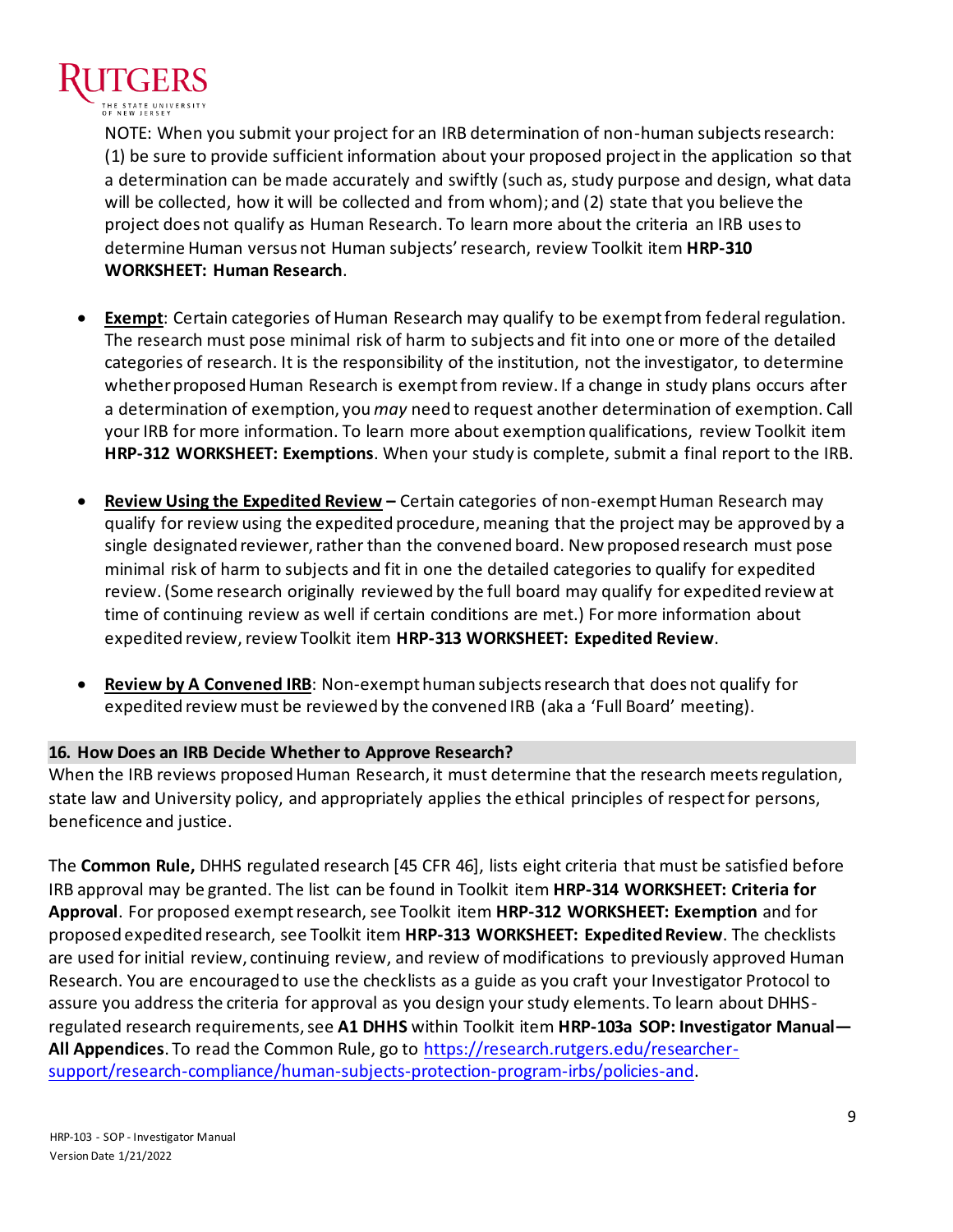

**The Food and Drug Administration** (FDA) requires satisfaction of the same criteria, and more, when conducting clinical research leading to the development of drugs and devices [21 CFR 50, 21 CFR 56]. To learn more about FDA-regulated research requirements, see A2 FDA within Toolkit item HRP-103a SOP: **Investigator Manual—All Appendices**. To read the FDA regulations, go to [http://www.hhs.gov/ohrp/regulations-](http://www.hhs.gov/ohrp/regulations-and-policy/regulations/fda/index.html) [and-policy/regulations/fda/index.html](http://www.hhs.gov/ohrp/regulations-and-policy/regulations/fda/index.html).

Special regulatory and ethical considerations apply when research involves vulnerable persons. Vulnerability in research means that, due to contextual and/or relational circumstances, persons lack the freedom or capability to protect their self-interests when deciding whether to enroll, decline to enroll, or withdraw from research. The Common Rule and FDA regulations identify and require additional protections for vulnerable persons in research—such as pregnant women, human fetuses, neonates, prisoners, children, persons with physical handicaps or mental disabilities, persons disadvantaged economically or educationally, racial minorities, the very sick and the institutionalized. It may also be necessary to afford additional protections to individuals who are situationally vulnerable due to real or perceived differences in role relationships—such as, between students and teachers or patients and their caregivers, etc. To learn about regulatory protections for vulnerable populations, go to [https://research.rutgers.edu/researcher-support/research-compliance/human-subjects-protection-program](https://research.rutgers.edu/researcher-support/research-compliance/human-subjects-protection-program-irbs/hspp-guidance-topics)[irbs/hspp-guidance-topics.](https://research.rutgers.edu/researcher-support/research-compliance/human-subjects-protection-program-irbs/hspp-guidance-topics) There you will find links to the applicable federal regulations, NJ State laws, and University policy regarding safeguards for vulnerable populations.

The **HIPAA Privacy Rule** establishes the conditions under which electronic health information, such as electronic medical records, may be used or disclosed for research purposes. The Rule strives to protect the privacy of health information, while at the same time ensuring investigators have access to the medical information necessary to conduct vital research. Among other things, the Privacy Rule also defines the means by which individuals participating in human studies research are informed of uses and disclosures of their medical information for research purposes and how researchers must obtain their authorization (permission) to use it. To learn what qualifies as protected health information and under what circumstances investigators may access it for research purposes, go to [https://research.rutgers.edu/researcher-support/research-compliance/human-subjects-protection](https://research.rutgers.edu/researcher-support/research-compliance/human-subjects-protection-program-irbs/hspp-guidance-topics)[program-irbs/hspp-guidance-topics.](https://research.rutgers.edu/researcher-support/research-compliance/human-subjects-protection-program-irbs/hspp-guidance-topics) This site also outlines under what circumstances an investigator may request a waiver of the HIPAA Authorization (Permission to use protected health information for research without obtaining a patient's authorization.).

To view a HIPAA Authorization, go to [https://research.rutgers.edu/researcher-support/research](https://research.rutgers.edu/researcher-support/research-compliance/human-subjects-protection-program-toolkit)[compliance/human-subjects-protection-program-toolkit](https://research.rutgers.edu/researcher-support/research-compliance/human-subjects-protection-program-toolkit) and click on Consent Templates. The HIPAA Authorization is found in the Section labelled 'Special Consent Passages'.

**Other Applicable laws and regulations:** To learn about other laws and regulations that may apply to your research, go to [https://research.rutgers.edu/researcher-support/research-compliance/human-subjects](https://research.rutgers.edu/researcher-support/research-compliance/human-subjects-protection-program-irbs/policies-and.)[protection-program-irbs/policies-and.](https://research.rutgers.edu/researcher-support/research-compliance/human-subjects-protection-program-irbs/policies-and.)

**17. What Are the Decisions the IRB Can Make When Reviewing Proposed Human Research?**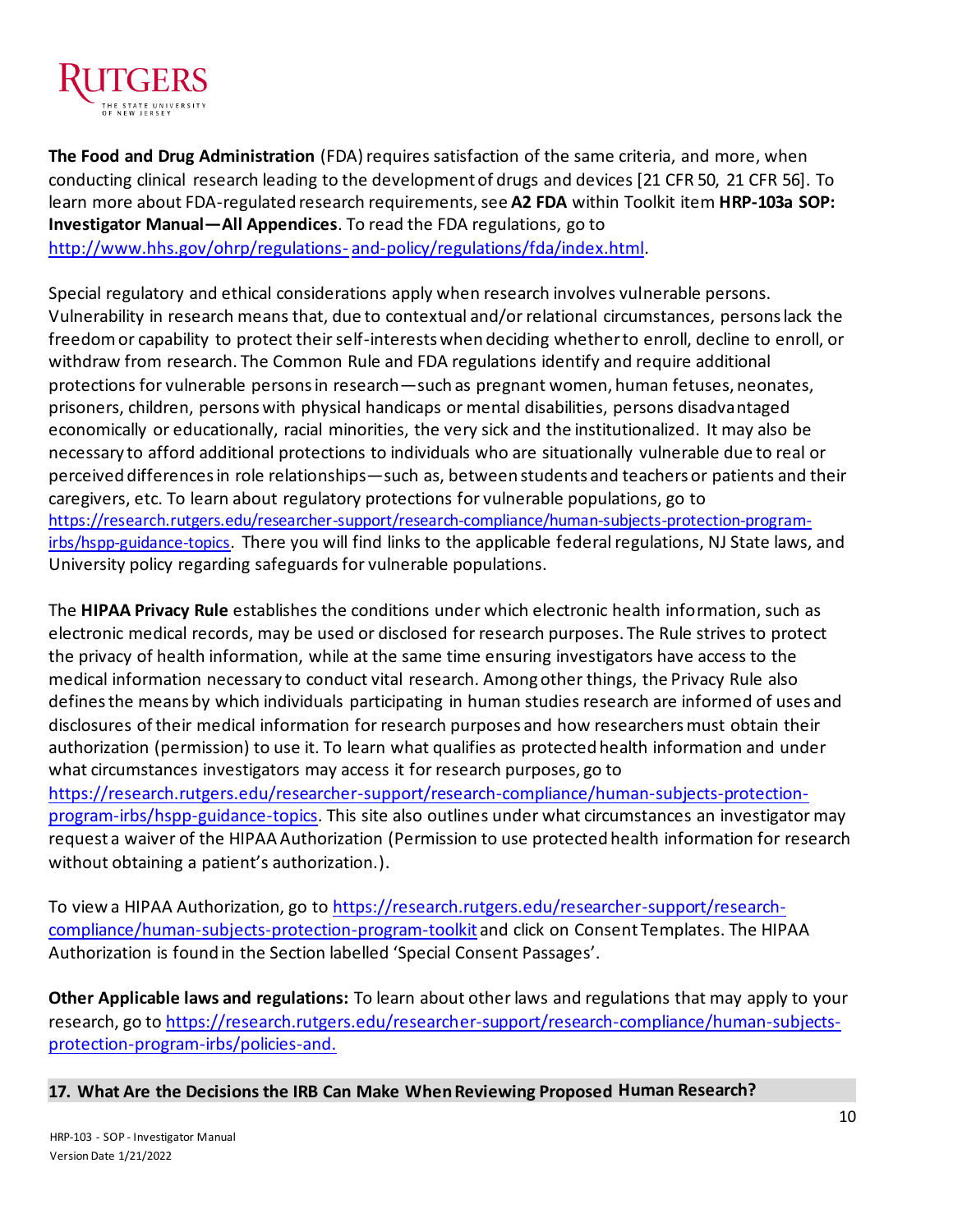

The IRB may approve research, approve with conditions or modifications, approve with stipulations, table or defer research, or disapprove research, for newly proposed research, as well as, at continuing review, or when the investigator proposes modifications to existing IRB-approved research:

- Non-Human Research: [**See Section 15 above**].
- Approved: The IRB deems the proposed research activity, as submitted, meets all the criteria for approval as defined by regulation. To review what regulatory criteria must be met before IRB approval is granted, see Toolkit item **HRP-314 WORKSHEET: Criteria for Approval**. Depending on the funder, Toolkit item **HRP-318 WORKSHEET: Additional Federal Agency Criteria** may also apply.
- Modifications Required to Secure Approval/Approved with Conditions: To secure approval, the IRB requires specific changes to newly proposed research, modifications to existing IRB-approved research, or other action(s) to be taken by the investigator. The IRB will include in its written notification a statement of the reasons for the decision and recommendations on what study elements must be changed or modified in order to secure IRB approval. **NOTE**: Research activities cannot begin until the IRB approves the research activity with conditions**.**
- Approved with Stipulations: The IRB approves the proposed research as submitted, however, there are stipulations limiting the conduct or initiation of some research activities until additional information or documentation is provided (e.g., such as a site approval, limited data set use agreement, etc.).
- Tabled/Deferred: An IRB may table/defer review of proposed research for a variety of reasons (e.g., insufficient meeting time to conduct a thorough review of the proposed research, loss of quorum, insufficient detail provided in the application to make a determination, etc.) The investigator may not initiate proposed research activities or implement proposed changes to previously approved research until the IRB completes its review and approves the research.
- Disapproved: The IRB has determined that the research activity, as submitted, does not meet the criteria for approval as required by regulation and/or the IRB requires substantial revisions in order to approve the research. The IRB will explain the reasons for disapproval and the investigator has the opportunity to request a meeting with the IRB to review the study. The investigator cannot conduct research activities that have been disapproved by the IRB.

# **18. What Will Happen After IRB Review?**

The IRB Office will provide the Principal Investigator with a written decision indicating that the IRB has approved the Human Research, requires changes or modifications to secure approval, has approved but placed stipulations on certain research activities or has disapproved the research.

• If the IRB approves the research: The research activities may begin once all other University and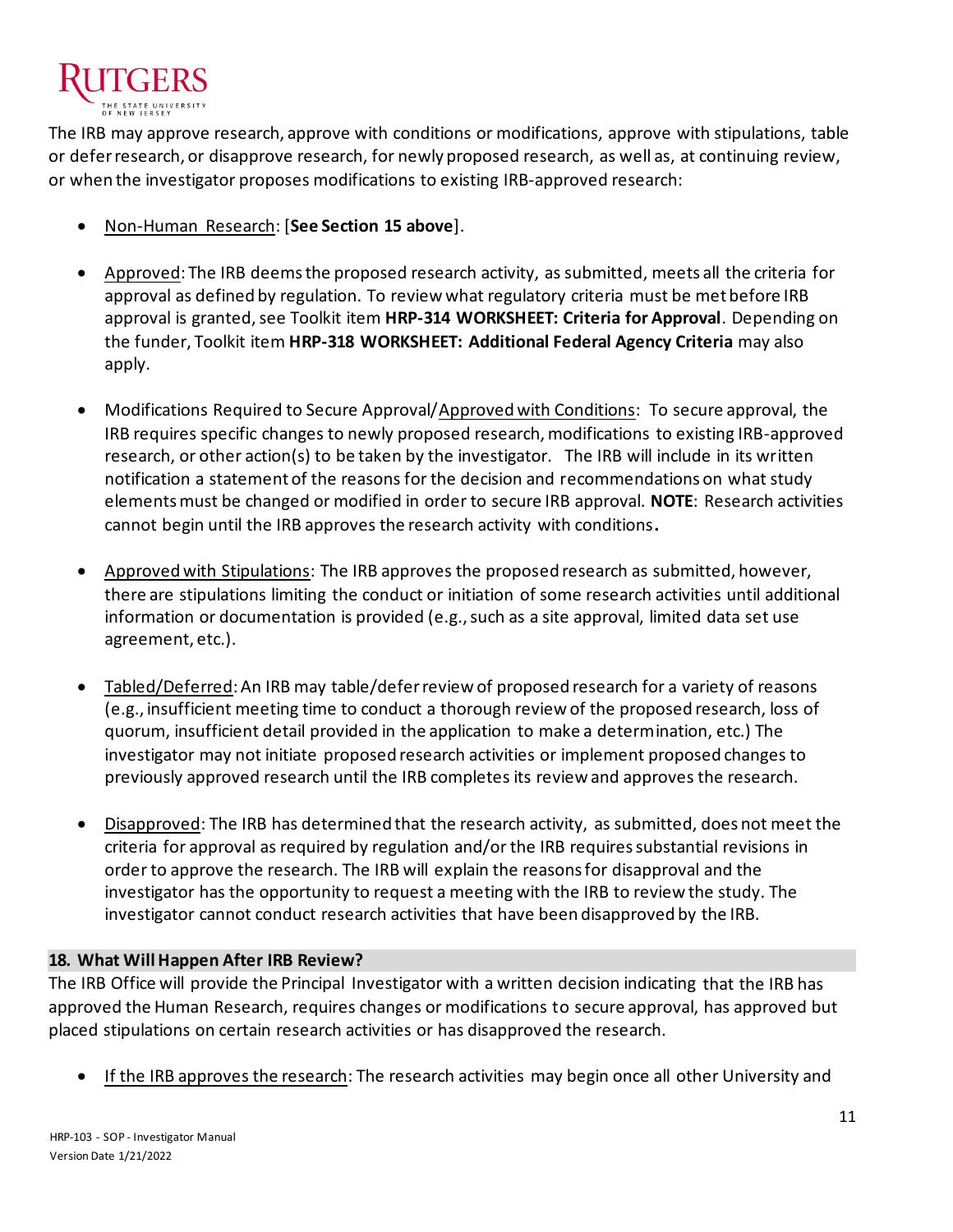

Department/School approvals have been met. IRB approval is usually good for a limited period of time, the length of which is noted in the approval letter.

- If the IRB requires changes or modifications to the research: Make the requested changes/modifications and submit them to the IRB. If all requested changes/modifications are made, the IRB will issue an approval. Research cannot begin until approval is received. If you do not accept the requested changes/modifications, write up your justifications for why the changes/modifications should not be made to the proposed research and submit it to the IRB for their consideration.
- If the IRB tables or defers the research: The IRB will provide a written narrative explaining the reason(s) for their action to delay or defer. If applicable, they will suggest ways to make the study approvable and give you an opportunity to respond in writing.
- If the IRB disapproves the research: The IRB will provide a written narrative explaining the reason(s) the study cannot be approved and give you an opportunity to respond in writing.

In all cases, you have the right to address your concerns to the IRB directly at an IRB meeting.

# **19. What Are My Obligations as an Investigator?**

Investigators must conduct research in an appropriate manner, consistent with ethical standards for their discipline and in accordance with federal requirements, state law and University Policy. Investigators must also:

- Be knowledgeable about and comply with laws, regulations, policies and standards, domestic and international, when they apply to the research.
- Ensure experimental test articles have appropriate regulatory approval or meet exemption requirements for such approvals, when applicable to the research.
- Do not start Human Research activities until you have the final IRB approval letter.
- Do not start Human Research activities until you have obtained all other required institutional approvals, including School/Department approvals and approvals unique to the demands of the research, if applicable**.**
- Ensure that there are adequate resources to carry out the research safely. This includes, but is not limited to, sufficient investigator time, appropriately qualified research team members, and space through the completion of the study.
- Ensure that study personnel are qualified (e.g., including, but not limited to, appropriate training, education, expertise, credentials, protocol requirements and, when relevant, privileges) to perform procedures and duties assigned to them during the study.
- Update the IRB office with any changes to the lists of study personnel or research sites.
- Personally, conduct or supervise the Human Research. Recognize that the investigator is accountable for the research performance failures of any study team member.
- Conduct the Human Research in accordance with the protocol as approved by the IRB, and in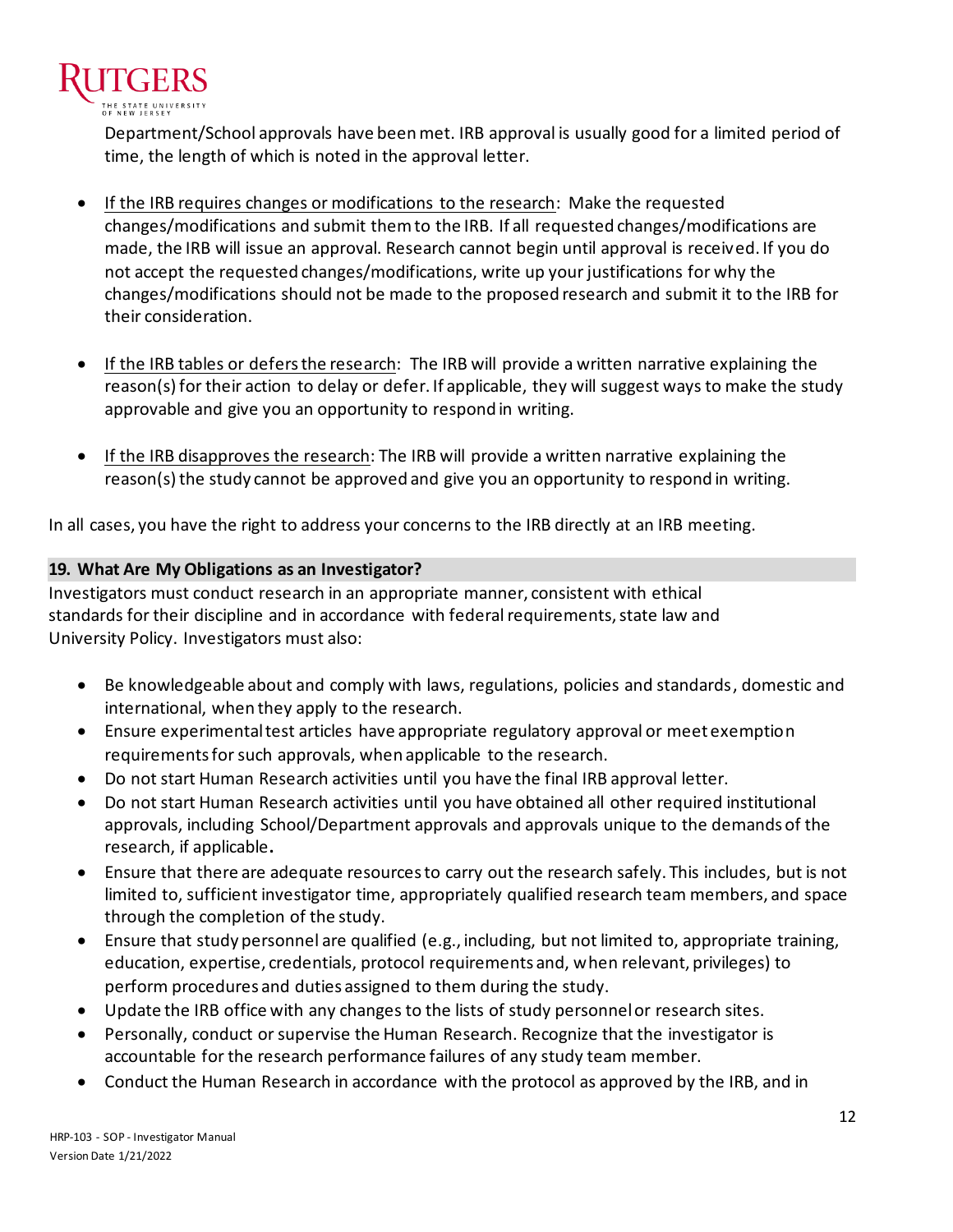accordance with applicable federal regulations and local laws.

- When required by the IRB, ensure that assent, consent or permission is obtained in accordance with the protocol as approved by the IRB.
- Do not change or modify Human Research without prior IRB review and approval unless necessary to eliminate apparent immediate hazards to subjects. Go to [https://research.rutgers.edu/researcher-support/research-compliance/human-subjects](https://research.rutgers.edu/researcher-support/research-compliance/human-subjects-protection-program-irbs/hspp-guidance-topics)[protection-program-irbs/hspp-guidance-topics](https://research.rutgers.edu/researcher-support/research-compliance/human-subjects-protection-program-irbs/hspp-guidance-topics) to find Guidance on procedural and reporting requirements if this occurs.
- Protect the rights, safety and welfare of subjects involved in the research.
- Notify the IRB when certain events or milestones occur in the research.
- Submit a Continuing Review application or Status Report as requested in the IRB approval letter.
- Submit proposed modifications to approved study plans for IRB review and approval *before*  making changes to study plans.
- Submit an Unanticipated Problem involving risks to subjects or others, or a death in an interventional study for which a Rutgers IRB is the IRB of record that occurred within 30 days of the intervention or interaction. Unanticipated problems or a death should be reported in accordance with the following timeframes:
	- o Within 24 hours of discovery a death in an interventional study for which a Rutgers IRB is the IRB of Record.
	- o Within one week of discovery an unanticipated problem which is a serious adverse event.
	- $\circ$  Within two weeks of discovery all other unanticipated problems.
- Submit a Reportable Event report within in five business days from date of discovery for any of the following:
	- $\circ$  Information that indicates a new or increased risk, or a new safety issue (physical, psychological, economic, or social harm). For example:
		- New information (e.g., an interim analysis, safety monitoring report, publication in the literature, sponsor report, or investigator finding) indicates an increase in the frequency or magnitude of a previously known risk, or uncovers a new risk.
		- An investigator brochure, package insert, or device labeling is revised to indicate an increase in the frequency or magnitude of a previously known risk, or describe a new risk
		- Withdrawal, restriction, or modification of a marketed approval of a drug, device, or biologic used in a research protocol
		- Protocol violation that harmed subjects or others or that indicates subjects or others might be at increased risk of harm.
		- Potential or actual breach of confidentiality of identifiable information [such as a loss of a laptop w/ PHI], psychological stress, financial loss, loss of employment, etc.
		- Complaint of a subject that indicates subjects or others might be at increased risk of harm or at risk of a new harm
		- Any changes significantly affecting the conduct of the research
		- Harm experienced by a subject or other individual, which in the opinion of the investigator are **unexpected** and **probably related** to the research procedures.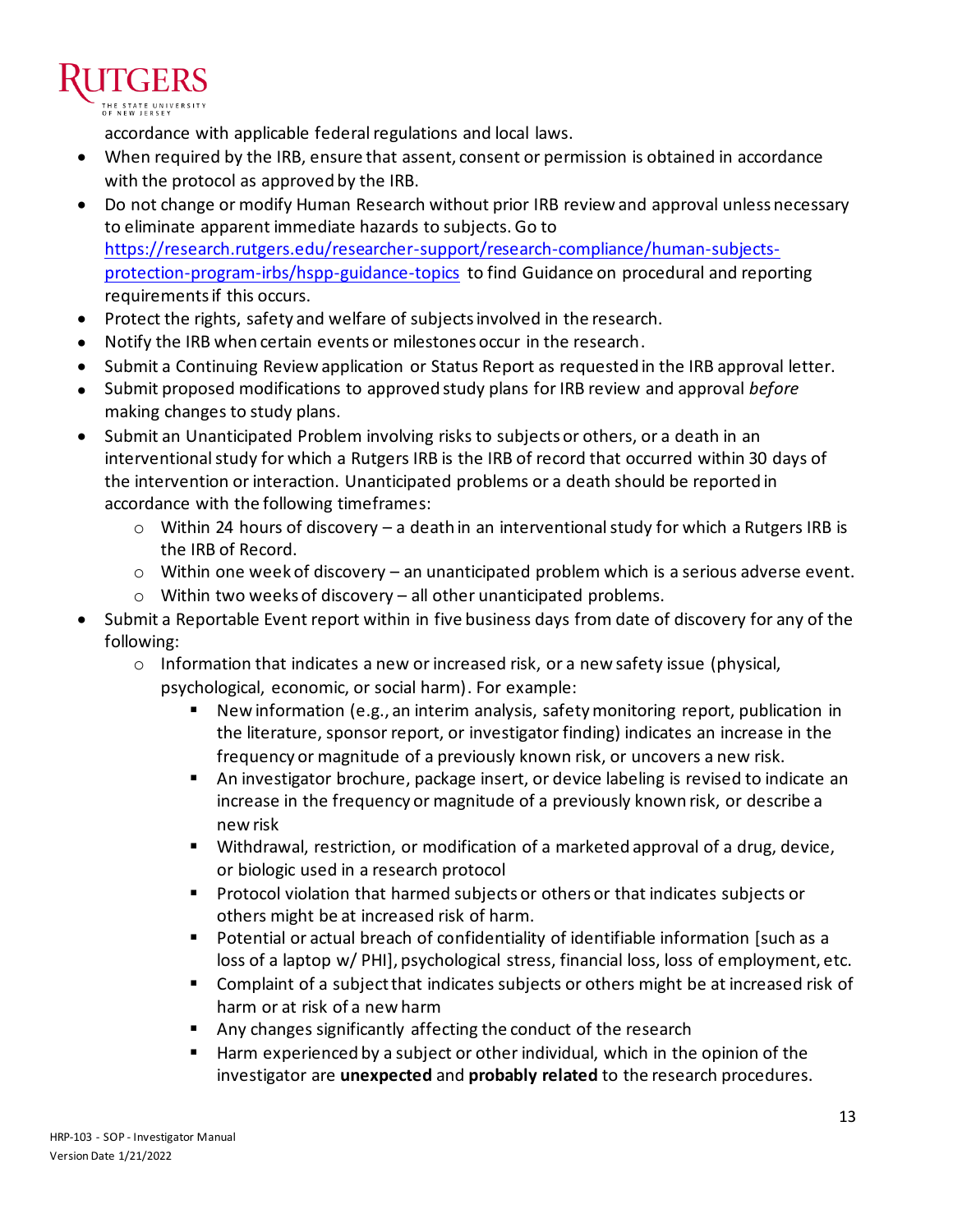

- A harm is "unexpected" when its specificity or severity are inconsistent with risk information previously reviewed and approved by the IRB in terms of nature, severity, frequency, and characteristics of the study population.
- A harm is "probably related" to the research procedures if in the opinion of the investigator, the research procedures more likely than not caused the harm.
- o Non-compliance with the federal regulations governing human research or with the requirements or determinations of the IRB, or an allegation of such non-compliance.
- $\circ$  Audit, inspection, or inquiry by a federal agency and any resulting reports (e.g. FDA Form 483.)
- o Written reports of study monitors.
- $\circ$  Failure to follow the protocol due to the action or inaction of the investigator or research staff.
- o Breach of confidentiality.
- $\circ$  Change to the protocol taken without prior IRB review to eliminate an apparent immediate hazard to a subject.
- $\circ$  Incarceration of a subject in a study not approved by the IRB to involve prisoners.
- o Complaint of a subject that cannot be resolved by the research team.
- o Premature suspension or termination of the protocol by the sponsor, investigator, or institution.
- $\circ$  Unanticipated problems involving risks to subjects or others: any information that is (1) unanticipated, (2) related to the research, and (3) indicates that subjects or others are at increased risk of harm.
- $\circ$  Unanticipated adverse device effect (any serious adverse effect on health or safety or any life-threatening problem or death caused by, or associated with, a device, if that effect, problem, or death was not previously identified in nature, severity, or degree of incidence in the investigational plan or application (including a supplementary plan or application), or any other unanticipated serious problem associated with a device that relates to the rights, safety, or welfare of subjects).
- Submit a Final report for study closure when the study has concluded.
- Report suspected research noncompliance or misconduct by others to the appropriate University Authorities. Guidance on what constitutes research noncompliance and reporting requirements for same is found at [https://research.rutgers.edu/researcher-support/research](https://research.rutgers.edu/researcher-support/research-compliance/human-subjects-protection-program-irbs/hspp-guidance-topics)[compliance/human-subjects-protection-program-irbs/hspp-guidance-topics.](https://research.rutgers.edu/researcher-support/research-compliance/human-subjects-protection-program-irbs/hspp-guidance-topics) For guidance on what constitutes research misconduct and how to report it, go to <https://research.rutgers.edu/researcher-support/research-compliance/research-integrity>..
- Submit an updated disclosure of financial interests within thirty days of discovering or acquiring (e.g., through purchase, marriage, or inheritance) a new financial interest.
- Do not accept or provide payments to professionals in exchange for referrals of potential subjects ("finder's fees").
- Do not accept payments designed to accelerate recruitment that were tied to the rate or timing of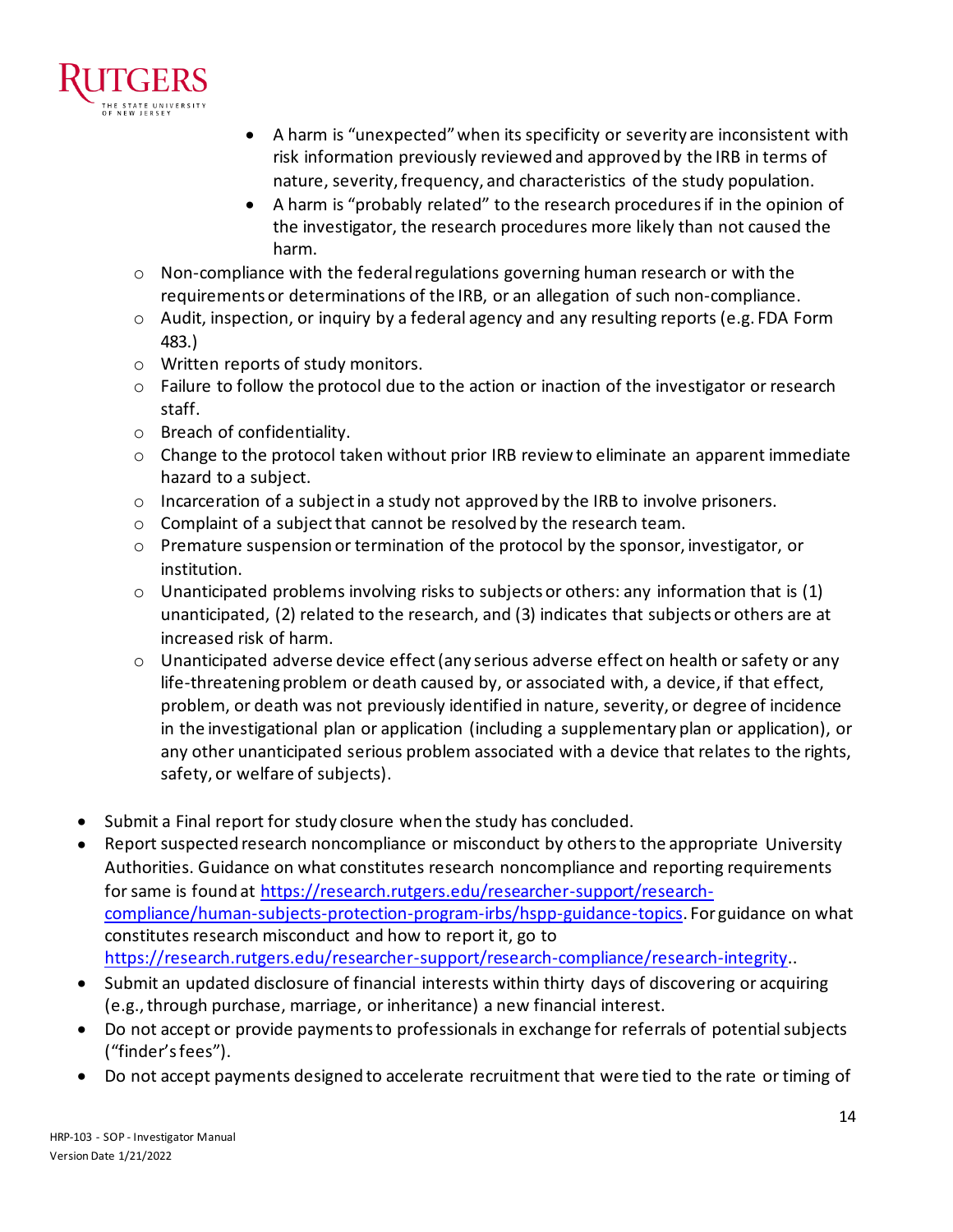subject enrollment ("bonus payments").

- See additional requirements of various federal agencies in the Appendices. These represent additional requirements and do not override the baseline requirements of this section.
- If the study is a clinical trial and supported by a Common Rule agency, one IRB-approved version of a consent form that has been used to enroll participants must be posted on a public federal website designated for posting such consent forms. The form must be posted after recruitment closes, and no later than 60 days after the last study visit. Please contact the study sponsor with any questions.
	- $\circ$  If certain information should not be made publicly available on a Federal website (e.g. confidential commercial information), the supporting Federal department or agency may permit or require redactions to the information posted. Contact the Federal department or agency supporting the clinical trial for a formal determination.
	- $\circ$  Contact the supporting Federal department or agency sponsor with any other questions regarding consent form posting obligations.

# **20. What Are My Responsibilities to Communicate with the IRB After Study Approval?**

You are responsible to communicate with the IRB through the electronic IRB system when certain events or milestones occurin the conduct of IRB-approved Human Research:

- Continuing Review/Status Report In the Notice of IRB approval, the IRB will advise you when and often your study must be re-reviewed by the IRB during the course of its conduct. Follow their instructions. Note: The PI is responsible to submit a continuing review application in sufficient time for IRB to review and approve the continuing review before study expiration.]. Study activities must cease during periods of lapsed IRB approval.
- Modifications to the Research Plan You must notify the IRB of any modifications you wish to make to an IRB-approved study. This includes any request to add to, revise, or remove elements from any document previously approved by the IRB. For example, if a member of study team changes, you wish to change a protocol design element, or add/delete a study site, to name a few, you must submit a Modification Request to the IRB and receive their approval before you make any changes.].
- Unanticipated Events or Protocol Deviations If an unexpected or adverse event occurs (e.g., adverse event, loss of data, stolen laptop, etc.) or you identify someone has deviated from the protocol plan (e.g., failing to secure consent from a subject, omitting a step in the protocol plan, etc.), you must submit a report to the IRB that outlines the details of the event or deviation as soon as possible after it occurs. The report must also outline what corrective action(s) you took and any changes you propose to the protocol plan to assure the problem(s) does not happen again. [For Submission Instructions see [https://research.rutgers.edu/researcher-support/research](https://research.rutgers.edu/researcher-support/research-compliance/human-subjects-protection-program-irbs/hspp-guidance-topics)[compliance/human-subjects-protection-program-irbs/hspp-guidance-topics.](https://research.rutgers.edu/researcher-support/research-compliance/human-subjects-protection-program-irbs/hspp-guidance-topics)] If research documents containing subjects' identifiers or your laptop storing research data are misplaced or stolen, follow the reporting requirements as outlined at [University Policy 70.1.3 Incident Management found at<https://policies.rutgers.edu/>).
- Study Closure You must submit a request for study closure to the IRB when you wish to close the study: (1) because you have completed data gathering and will no longer interact with subjects or hold their private information, or (2) determine you are unable to complete the research once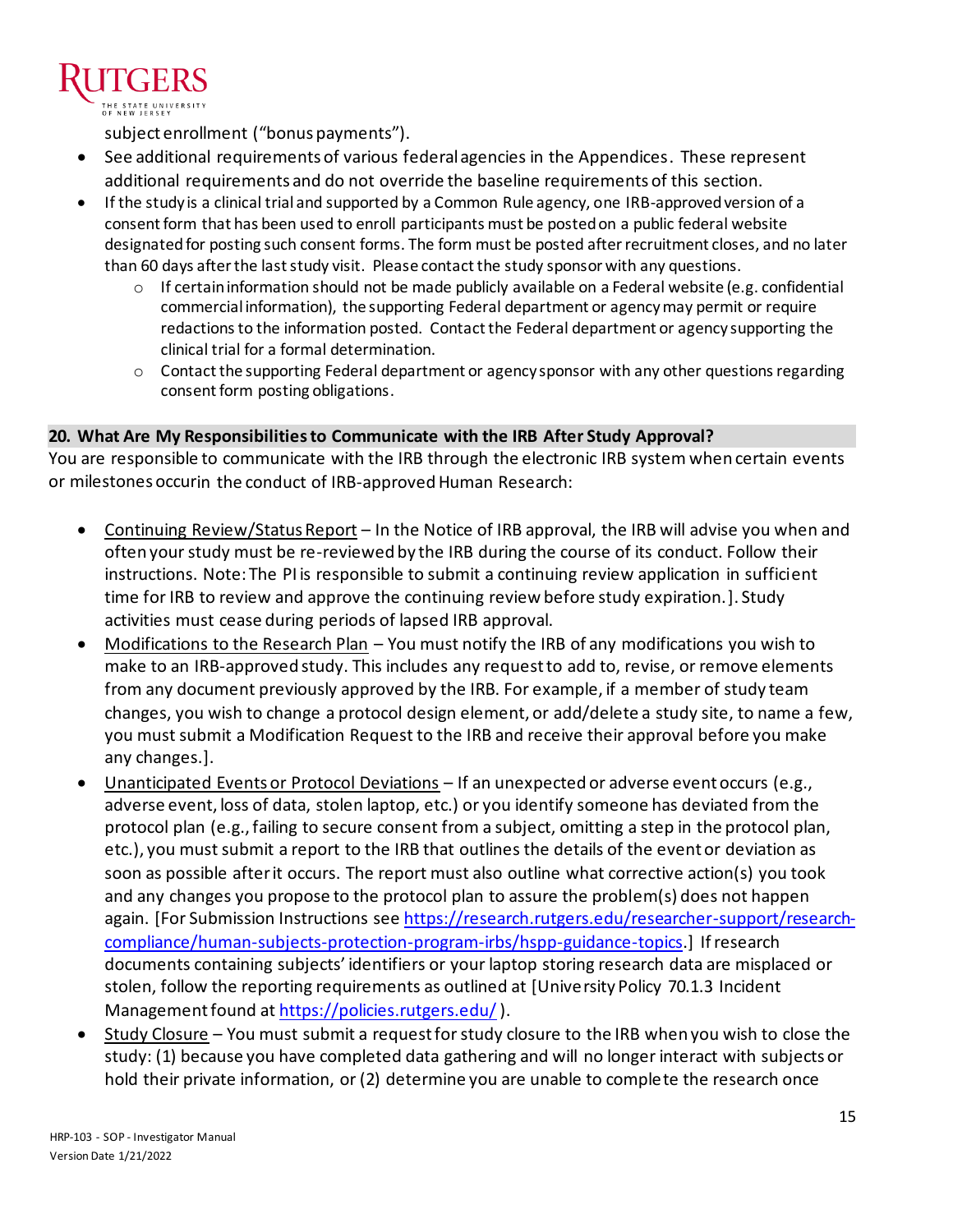

activities have commenced. Note: Obligations to communicate with the IRB do not end until the IRB approves your request for study closure.

• Study Withdrawal – Submit a request to withdraw your IRB-approved study if, for whatever reason, you change your mind about conducting the research before any research activities were initiated (such as recruitment, consent, specimen or data collection).

## **21. What Are My Obligations as The Overall Study PI for a Single IRB (sIRB) study?**

- Coordinating with HRPP personnel to determine whether this institution's IRB can act as the single IRB for all or some institutions participating in the study or if an external IRB will assume oversight.
- Identifying all sites that will be engaged in the human research and requiring oversight by the IRB.
- Ensure that all sites receive a request to rely on the reviewing IRB and that all institutional requirements are satisfied before a study is activated at a relying site.
- Collaborate with the reviewing IRB to document roles and responsibilities for communicating and coordinating key information from study teams and the IRB or HRPP at relying sites.
- Respond to questions or information requests from study teams or the IRB or HRPP staff at relying sites.
- Provide relying site investigators with the policies of the reviewing IRB.
- Provide relying site investigators with the IRB-approved versions of all study documents.
- Preparation and submission of IRB applications on behalf of all sites. This includes initial review, modifications, personnel updates, reportable new information and continuing review information for all sites.
- Establishing a process for obtaining and collating information from all sites and submitting this information to the reviewing IRB. This includes site-specific variations in study conduct, such as the local consent process and language, subject identification and recruitment processes and local variations in study conduct.
- Ensuing that consent forms used by relying sites follow the consent template approved by the reviewing IRB and include required language as specified by the relying sites.
- Providing site investigators with all determinations and communications from the reviewing IRB.
- Submitting reportable new information from relying sites to the reviewing IRB in accordance with the terms outlined in the authorization agreement or communication plan.
- Reporting the absence of continuing review information from relying sites if they do not provide the required information prior to submission of the continuing review materials to the reviewing IRB. Notifying the relying site of their lapse in approval and applicable corrective actions.
- Providing study records to the relying institution, reviewing IRB or regulatory agencies upon request.

# **22. What are my obligations as investigator when relying on an external IRB?**

- Obtain appropriate approvals from this institution prior to seeking review by another IRB.
- Comply with determinations and requirements of the reviewing IRB.
- Provide the reviewing IRB with requested information about local requirements or local research context issues relevant to the IRB's determination prior to IRB review.
- Notifying the reviewing IRB when local policies that impact IRB review are updated.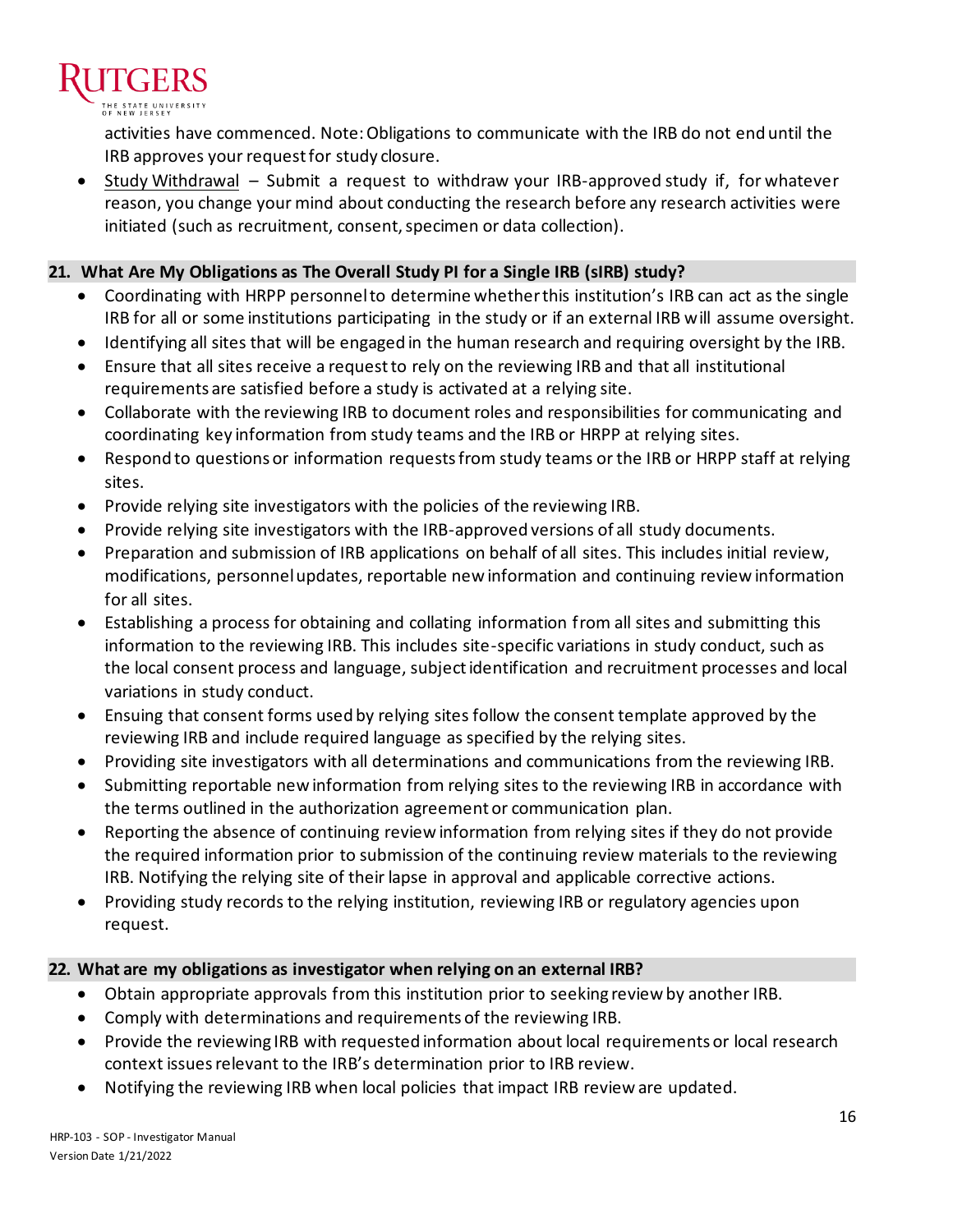- Cooperating in the reviewing IRB's responsibility for initial and continuing review, record keeping and reporting and providing all information requested by the reviewing IRB in a timely manner.
- Disclosing conflicts of interest as required by the reviewing IRB and complying with management plans that may result.
- Promptly reporting to the reviewing IRB any proposed changes to the research and not implementing those changes to the research without prior IRB review and approval, except where necessary to eliminate apparent immediate hazards to the participants.
- When enrolling participants, obtain, document and maintain records of consent for each participant or each participant's legally authorized representative.
- Promptly reporting to the reviewing IRB any unanticipated problems involving risks to participants or others according to the requirements specified in the reliance agreement.
- Proving the reviewing IRB with data safety monitoring reports in accordance with the reviewing IRB's reporting policy.
- Reporting non-compliance, participant complaints, protocol deviations or other events according to the requirements specified in the reliance agreement.

# **23. How do I document consent?**

Use the signature block approved by the IRB. Complete all items in the signature block, including dates and applicable checklists.

The following are the requirements for long form consent documents:

- The subject or representative signs and dates the consent document.
- The individual obtaining consent signs and dates the consent document.
- Whenever the IRB or the sponsor require a witness to the oral presentation, the witness signs and dates the consent document.
- For subjects who cannot read and whenever required by the IRB or the sponsor, a witness, conversant in both English and the language spoken by the prospective subject, to the oral presentation signs and dates the consent document.
- A copy of the consent document is to be provided to the subject.

The following are the requirements for short form consent documents:

- The subject or representative signs and dates the short form consent document.
- The individual obtaining consent signs and dates the summary.
- The witness to the oral presentation signs and dates the short form consent document and the summary.
- Copies of the signed and dated consent document and summary are provided to the person(s) signing those documents.

# **24. How do I submit a modification?**

Complete the Modification Smart Form in the electronic IRB system and attach all requested supplements, have the Modification submitted by the PI by clicking the "Submit" activity. Maintain electronic copies of all information submitted to the IRB in case revisions are required. Please note that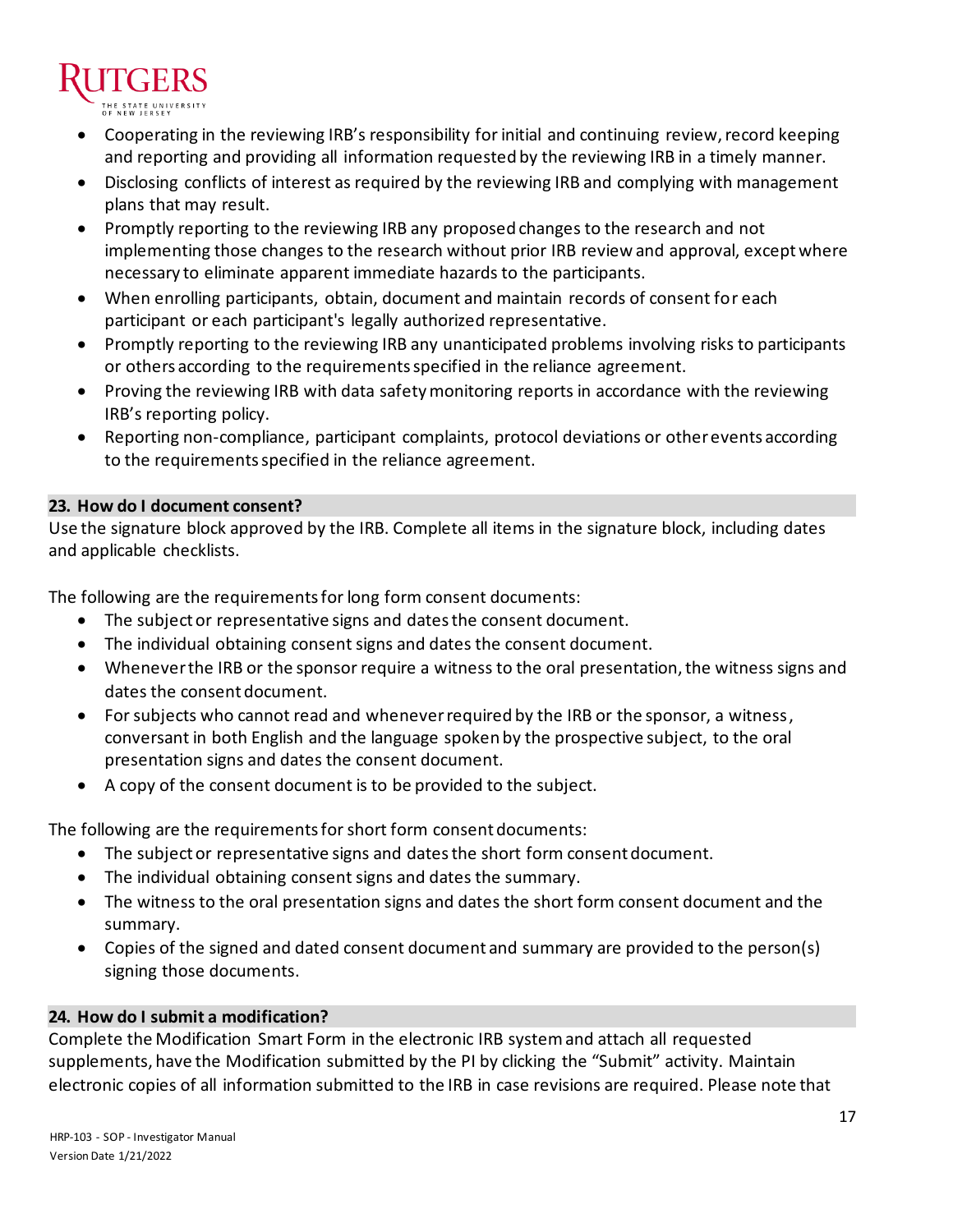

research must continue to be conducted without inclusion of the modification until IRB approval is received. Updates to the list of study personnel will be acknowledged unless the update represents a modification to the research.

## **25. How do I submit a Continuing Review or Status Report?**

Complete the Continuing Review/Status Report Smart Form in the electronic IRB system and attach all requested supplements, and have the Smart Form submitted by the PI by clicking the "Submit" activity. Maintain electronic copies of all information submitted to the IRB in case revisions are required.

If the continuing review involves modifications to previously approved research, submit those modifications either as a combined Modification and Continuing Review or as a separate request for modification using the Modification Smart Form the electronic system.

If the continuing review application is not received by the date requested in the approval letter, you will be restricted from submitting new Human Research until the completed application has been received. If the approval of Human Research expires all Human Research procedures related to the protocol under review must cease, including recruitment, advertisement, screening, enrollment, consent, interventions, interactions, and collection or analysis of private identifiable information. Continuing Human Research procedures is a violation of institutional policy. If current subjects will be harmed by stopping Human Research procedures that are available outside the Human Research context, provide these on a clinical basis as needed to protect current subjects. If current subjects will be harmed by stopping Human Research procedures that are not available outside the Human Research context, immediately contact the IRB chair and provide a written list of the currently enrolled subjects and why they will be harmed by stopping Human Research procedures.

## **26. How do I close out a study?**

Complete the Continuing Review Smart Form in the electronic IRB system and attach all requested supplements, and have the Smart Form submitted by the PI by clicking the "Submit" activity. Maintain electronic copies of all information submitted to the IRB in case revisions are required. If you fail to submit a continuing review form to close out Human Research, you will be restricted from submitting new Human Research until the completed application has been received.

## **27. How Long Do I Keep Research Records?**

Data retention is an important part of the research process. Research data must be preserved for a set period of time in order to comply with federal law, University policy and funding agency requirements. The data must be well-organized and accessible.

Your project's data retention requirements depend on the type of data involved. At a minimum, the University requires research data to be retained for 3 years after study closure. If you collected Protected Health Information (PHI), the HIPAA Privacy Rule requires research data to be retained for six years after study closure. Your School/Department and/or the grant/funding agency, if any, may require data to be retained even longer.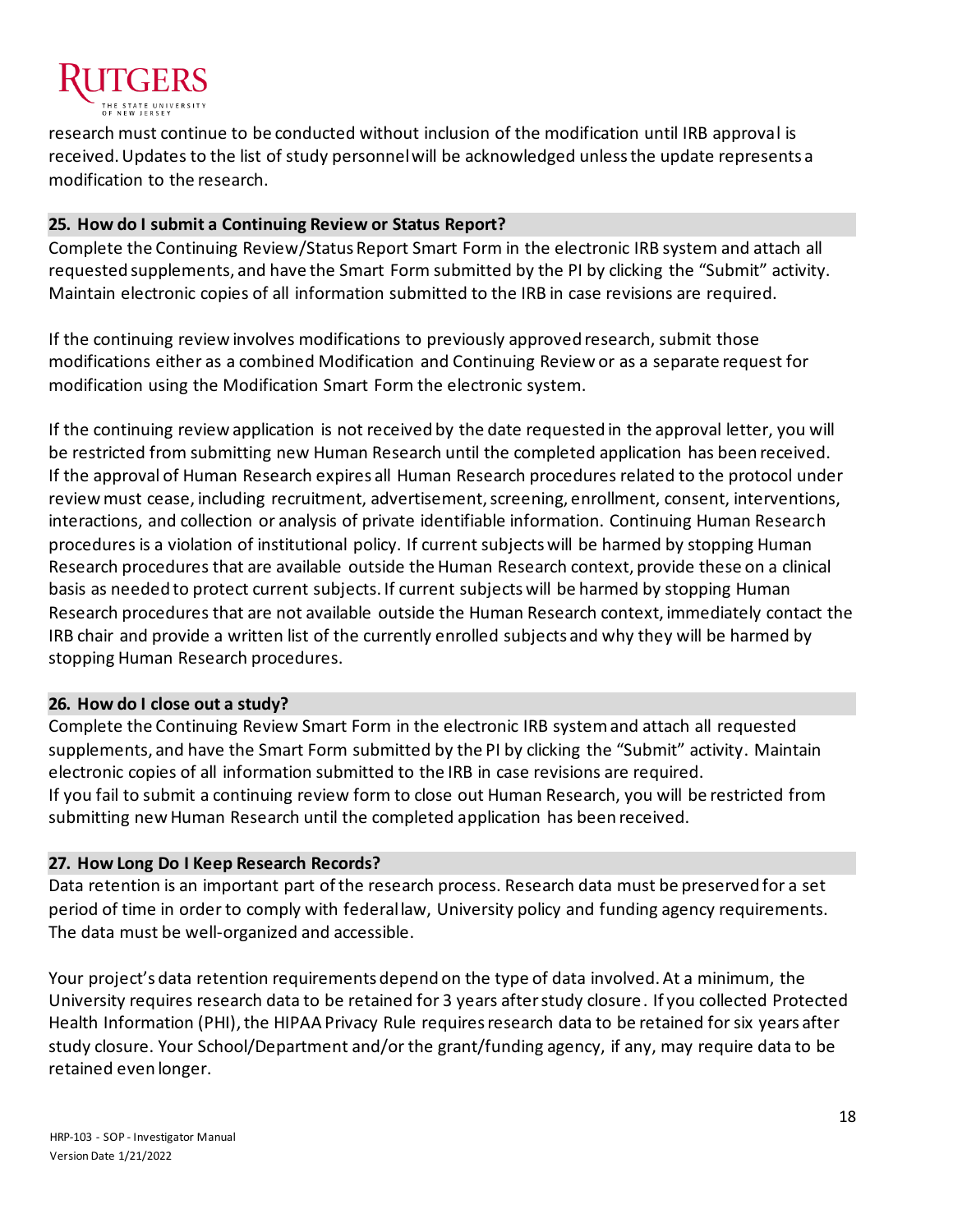

Comply with the longest data retention time period that applies to your research. You may keep your data even longer, but not shorter, than required.

Some federal (such as FDA) and funding agencies require investigators to retain subject identifiers for long periods of time for safety reason. Some studies may retain subject identifiers because, by design, they need long term follow-up or future contact with subjects. If there is no regulatory or funding agency requirement or study justification to retain identifiers, it affords greater protections to destroy identifiers and/or links to identifiers as soon as possible after the data is collected and any quality check for accuracy is completed.

If you leave the University, for any reason, you must arrange to leave a copy of the research data with your School/Department; they will also retain your research records for the required period of time. If you conducted your research at a non-Rutgers facility and your data is being stored there, you must ensure that Rutgers can have access to the data upon request. For more information about research record retention, refer to Toolkit item **HRP-072 SOP: IRB Records and Retention**.

#### **28. What are IRB Review Fees?**

Under certain circumstances, the IRB may charge a fee to review and oversee the conduct of Human Research. To learn more about when fees apply, go to [https://research.rutgers.edu/researcher](https://research.rutgers.edu/researcher-support/research-compliance/human-subjects-protection-program-irbs/irb-fees.)[support/research-compliance/human-subjects-protection-program-irbs/irb-fees.](https://research.rutgers.edu/researcher-support/research-compliance/human-subjects-protection-program-irbs/irb-fees.)

#### **29. What Other Things Are There To Consider?**

• **Emergency use of an unapproved drug, biologic or device –** Contact the IRB Office immediately to discuss the situation. If there is no time to make this contact, see Toolkit item **HRP-322 WORKSHEET: Emergency Use** for the regulatory criteria allowing such use and make sure these are followed. Use the consent template HRP-506 TEMPLATE: Emergency Use Consent found at [https://research.rutgers.edu/researcher-support/research-compliance/human-subjects](https://research.rutgers.edu/researcher-support/research-compliance/human-subjects-protection-program-toolkit)[protection-program-toolkit](https://research.rutgers.edu/researcher-support/research-compliance/human-subjects-protection-program-toolkit) to prepare your consent document. You will need to submit a report of the emergency use to the IRB within five days of the use of unapproved devices, drugs, and biologics, and an IRB application for initial review within 30 days. If you fail to submit the report within five days or the IRB application for initial review within 30 days, you will be restricted from submitting new Human Research until the report and IRB application for initial review has been received.

Emergency use of an unapproved drug or biologic in a life-threatening situation without prior IRB review is "research" as defined by the FDA, the individual getting the test article is a "subject" as defined by the FDA, and therefore is governed by FDA regulations for IRB review and informed consent. FDA may require data from an emergency use to be reported in a marketing application. Emergency use of an unapproved device without prior IRB review is not "research" as defined by the FDA and the individual getting the test article is not a "subject" as defined by the FDA. However, FDA guidance recommends following similar rules as for emergency use of an unapproved drug or biologic.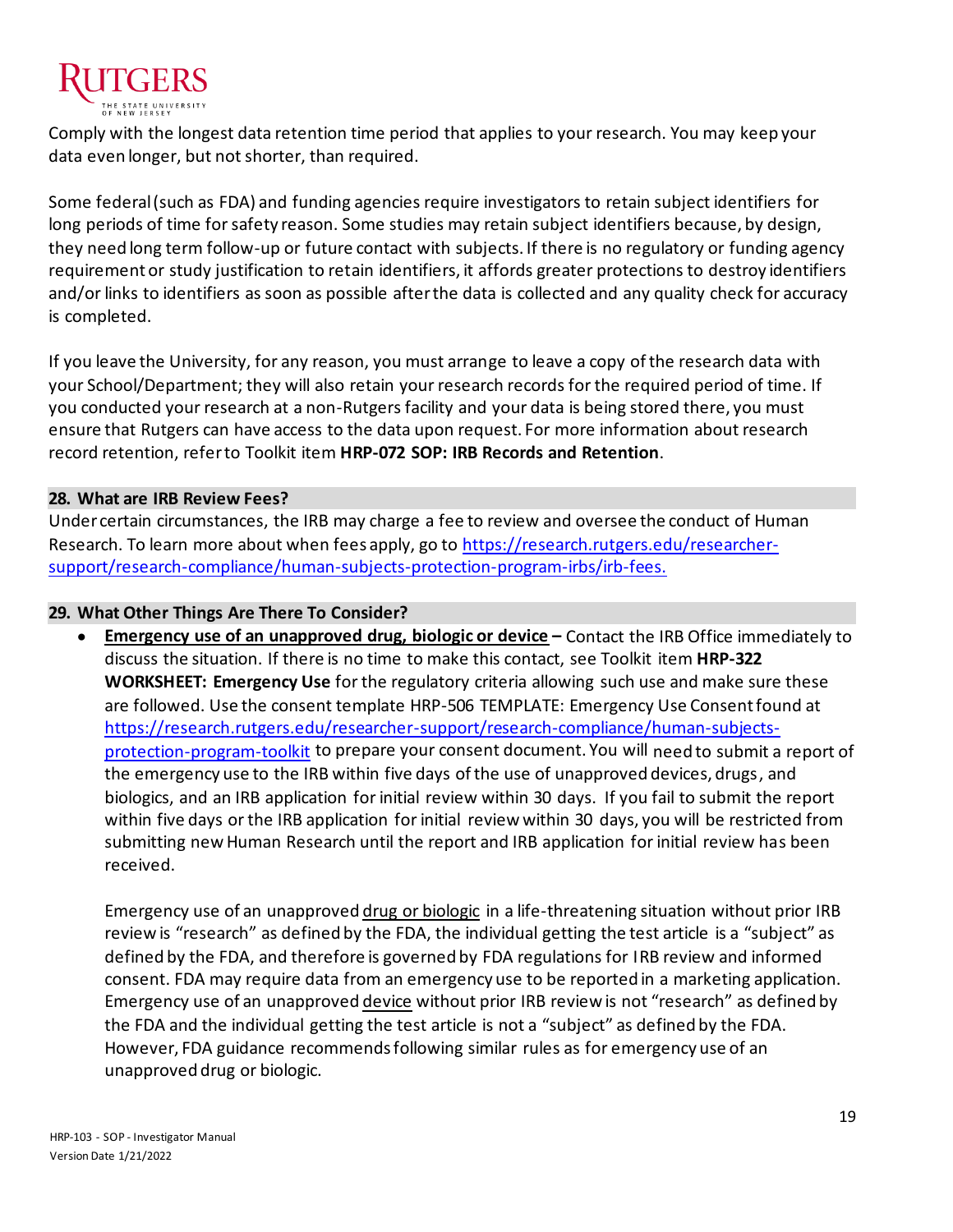

Individuals getting an unapproved drug, biologic, or device without prior IRB review cannot be considered a "subject" as defined by US Department of Health and Human Services (DHHS) and their results cannot be included in prospective "research" as that term is defined by DHHS.

• **Other Required Reviews and Approvals:** Depending on the elements of study design outlined in the proposed Human Research, an investigator may be required to obtain other approvals, in addition to IRB approval. For example, the study may need to be reviewed by a Scientific Review Board depending on the type of research or if required by their department, Institutional Biosafety Committee approval may be necessary if the techniques or materials proposed to be used in the research require such review, Performance Site Approvals or Letters of Cooperation (Permission) from University affiliated or non-affiliated research sites prior to research on the property, or a signed Data Use Agreement to access/use data held in a non-University database, to name a few. The IRB cannot issue final approval for studies that lack necessary approvals. To learn about required approvals that may apply to your research, go to

<https://research.rutgers.edu/researcher-support/research-compliance/irb-submission-process>.

- **International Research:** If Human Research will take place outside of the United States, there are a number of ethical and compliance matters to consider:
	- o Investigators must have sufficient knowledge of the General Data Protection Regulation (GDPR) when research proposes to involve individuals residing in the European Economic Area. In addition to other human subject protections that apply, the research must be designed and conducted in ways that protect subjects to control any personal data collected about or from them. To learn more about GDPR, see **A10 GDPR** within Toolkit item **HRP-103a SOP: Investigator Manual—All Appendices**and **HRP-335 WORKSHEET GDPR Compliance**.
	- $\circ$  The investigator must have sufficient knowledge of country laws, regulations and the local research context to be able to design and conduct research in a way that protects the rights and welfare of the subjects and respects their customs and practices. [A compilation of international laws, regulations and guidelines is found here [http://www.hhs.gov/ohrp/international/compilation-human-research-standards/\]](http://www.hhs.gov/ohrp/international/compilation-human-research-standards/).
	- $\circ$  Depending on research design, FDA regulations, the funding agency, or research activities occurring at non-U.S. study sites, research may need to comply with the International Council of Harmonization Good Clinical Practices [http://www.ich.org/products/guidelines.html.](http://www.ich.org/products/guidelines.html)
	- o Investigators who conduct international research must comply with the University's information technologies policies on travel with electronic devices. For information on how to protect devices and the data stored on them, go t[o https://it.rutgers.edu/it-risk-policy](https://it.rutgers.edu/it-risk-policy-and-compliance/)[and-compliance/.](https://it.rutgers.edu/it-risk-policy-and-compliance/)
	- $\circ$  Investigators may be subject to federal export control laws and regulations. For example, movement of equipment and data stored on laptops and other electronic devices used in the research, as well as, shipping materials to/from the international site are regulated by federal export control laws. Visit the Rutgers Export Control website to learn more about research rules and responsibilities around export control

<https://research.rutgers.edu/researcher-support/research-compliance/export-control>.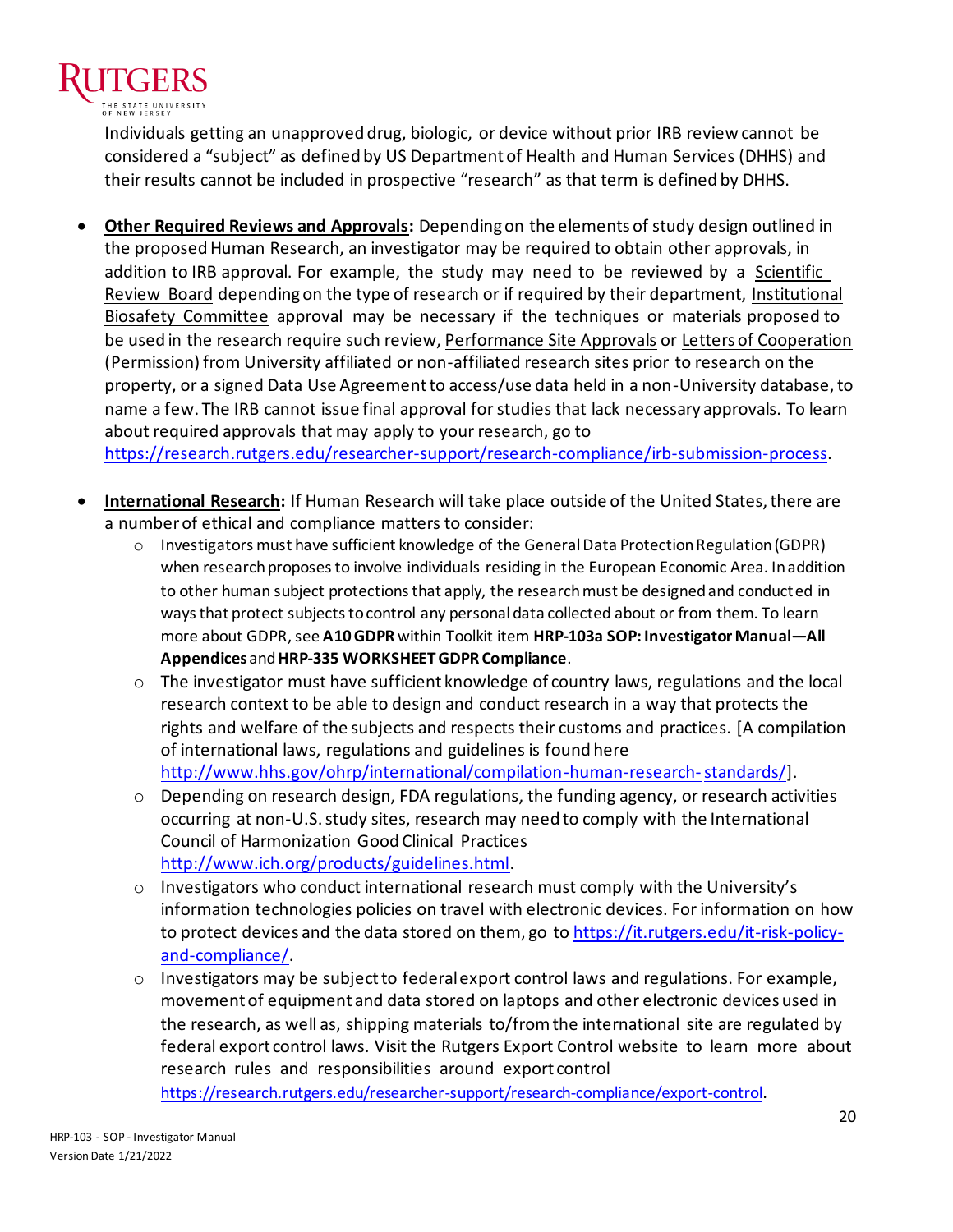

• **Clinical Trial Registration:** ClinicalTrials.gov [\[http://clinicaltrials.gov/\]](http://clinicaltrials.gov/) is a federal database that offers up-to-date information to improve public access to and study data/results of federally and privately supported studies for a wide range of diseases and conditions. Researchers conducting interventional studies that meet certain federal requirements must register their clinical trial at this site. The responsibility to register rests with the principal investigator. For more information about registration requirements, go t[o https://research.rutgers.edu/researcher-support/research](https://research.rutgers.edu/researcher-support/research-compliance/human-subjects-protection-program-irbs/clinical-trials)[compliance/human-subjects-protection-program-irbs/clinical-trials](https://research.rutgers.edu/researcher-support/research-compliance/human-subjects-protection-program-irbs/clinical-trials) .

## **30. Will HSPP Conduct a QA Audit my Research?**

Consistent with its mission to create a culture of research integrity and compliance, the HSPP Analysts conduct random, periodic quality assurance audits of University research involving human subjects. Before study closure, your research may be randomly selected for an in-person quality audit or a desk review based on a Quality Improvement Self-Assessment you complete and return.

## **31. How Do I Get Additional Information and Answers to My Questions?**

We all share responsibility for assuring that the rights and welfare of the individuals involved in the University research. The Human Subjects Protection Program and the IRBs and support staff stand ready to help you navigate the IRB process. This document, policies and procedures of the Human Subjects Protection Program, forms and templates, and guidance documents relevant to Human Research are available on the HSPP website at [https://research.rutgers.edu/researcher-support/research](https://research.rutgers.edu/researcher-support/research-compliance/human-subjects-protection-program-irbs.)[compliance/human-subjects-protection-program-irbs.](https://research.rutgers.edu/researcher-support/research-compliance/human-subjects-protection-program-irbs.)

- If you have any questions or concerns about or for the Human Subjects Protection Program, contact: HSPP, 335 George Street, Liberty Plaza, Suite 3200, New Brunswick, NJ 08901, (732) 235 9806 or (973) 972-3608 o[r IRBOffice@research.rutgers.edu](mailto:IRBOffice@research.rutgers.edu).
- If you have questions or concerns about or for the IRB, go to [https://research.rutgers.edu/researcher-support/research-compliance/human-subjects](https://research.rutgers.edu/researcher-support/research-compliance/human-subjects-protection-program-irbs/identify-your-irb)[protection-program-irbs/identify-your-irb](https://research.rutgers.edu/researcher-support/research-compliance/human-subjects-protection-program-irbs/identify-your-irb) or send us an email to [IRBOffice@research.rutgers.edu.](mailto:IRBOffice@research.rutgers.edu)
- If you wish to express a concern about research non-compliance, go to [https://research.rutgers.edu/researcher-support/research-compliance/human-subjects](https://research.rutgers.edu/researcher-support/research-compliance/human-subjects-protection-program-irbs/identify-your-irb)[protection-program-irbs/identify-your-irb](https://research.rutgers.edu/researcher-support/research-compliance/human-subjects-protection-program-irbs/identify-your-irb) or send us an email to [IRBOffice@research.rutgers.edu.](mailto:IRBOffice@research.rutgers.edu)

Our collaborative efforts to work as partners in Human Research serve to minimize the burdens to subjects and maximize the benefits to science and society. Best wishes in your human research endeavors.

## **32. How Can I Report a Concern About the IRB or HSPP?**

Questions, concerns, complaints, allegations of undue influence, allegations or findings of noncompliance, or input regarding the Human Subjects Protection Program or ethics review process may be reported orally or in writing. Employees are permitted to report concerns on an anonymous basis. Concerns may be reported to the Executive Director of the Human Subjects Protection Program, the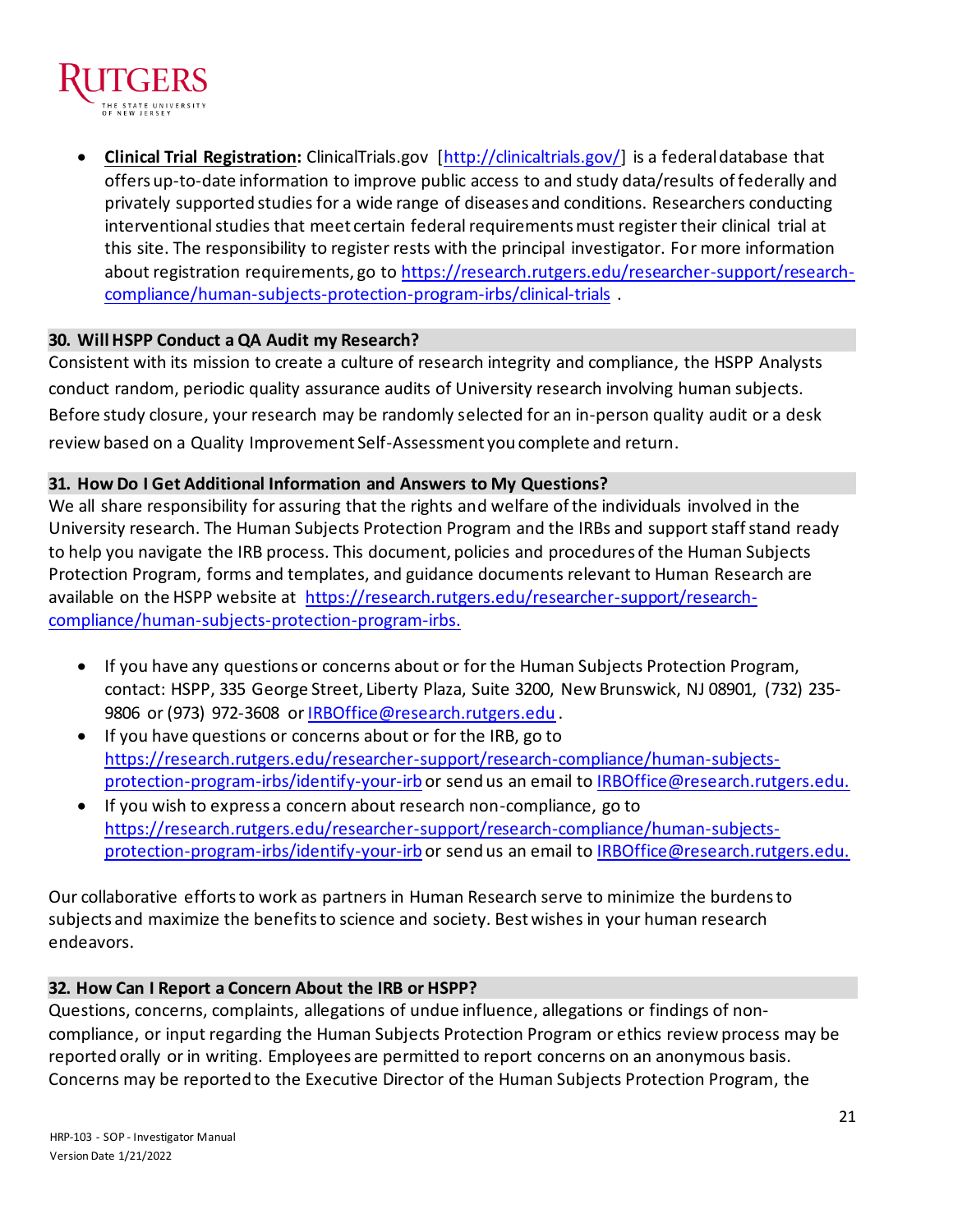

Office of Ethics and Compliance, or any other designee of the Institutional Official.

The IRB has the responsibility to investigate allegations and findings of non-compliance and take corrective actions as needed. The Institutional Official has the responsibility to investigate all other reports and take corrective actions as needed.

Employees who report in good faith possible compliance issues will not be subjected to retaliation or harassment as a result of the reporting. Concerns about possible retaliation should be immediately reported to the Institutional Official or The Office of Ethics and Compliance.

To make such reports, contact the Compliance hot-line at 833-RU ETHICS.

## **33. For Further Information, Toolkit Documents, and Guidance**

To find Toolkit items and Guidance referenced in this Manual, go to [https://research.rutgers.edu/researcher-support/research-compliance/human-subjects-protection](https://research.rutgers.edu/researcher-support/research-compliance/human-subjects-protection-program-toolkit)[program-toolkit](https://research.rutgers.edu/researcher-support/research-compliance/human-subjects-protection-program-toolkit) to obtain referenced Toolkit Forms & Templates and [https://research.rutgers.edu/researcher-support/research-compliance/human-subjects-protection](https://research.rutgers.edu/researcher-support/research-compliance/human-subjects-protection-program-irbs/hspp-guidance-topics)[program-irbs/hspp-guidance-topics](https://research.rutgers.edu/researcher-support/research-compliance/human-subjects-protection-program-irbs/hspp-guidance-topics) to obtain referenced Guidance documents. Contact your IRB Office at [https://research.rutgers.edu/researcher-support/research-compliance/human-subjects-protection](https://research.rutgers.edu/researcher-support/research-compliance/human-subjects-protection-program-irbs/identify-your-irb)[program-irbs/identify-your-irb](https://research.rutgers.edu/researcher-support/research-compliance/human-subjects-protection-program-irbs/identify-your-irb) or send us an email to [IRBOffice@research.rutgers.edu](mailto:IRBOffice@research.rutgers.edu) if you need further assistance.

# **34. Appendices**

The Appendices highlight additional requirements that must be satisfied for different

• *types of research. Go to Toolkit item HRP-103a SOP: Investigator Manual—All Appendices to view the collection in its entirety* [https://research.rutgers.edu/researcher-support/research-compliance/human](https://research.rutgers.edu/researcher-support/research-compliance/human-subjects-protection-program-toolkit)[subjects-protection-program-toolkit](https://research.rutgers.edu/researcher-support/research-compliance/human-subjects-protection-program-toolkit)*.* 

- Appendix A-1: Additional Requirements for DHHS-Regulated Research
- Appendix A-2: Additional Requirements for FDA-Regulated Research
- Appendix A-3: Additional Requirements for Clinical Trials (ICH-GCP)
- Appendix A-4: Additional Requirements for Department of Defense (DOD) research
- Appendix A-5: Additional Requirements for Department of Energy (DOE) Research
- Appendix A-6: Additional Requirements for Department of Justice (DOJ) Research
	- o Additional Requirements for DOJ Research conducted in the Federal Bureau of Prisons o Additional Requirements for DOJ Research Funded by the National Institute of Justice
- Appendix A-7: Additional Requirements for Department of Education (ED) Research
- Appendix A-8: Additional Requirements for Environmental Protection Agency (EPA) Research
- Appendix A-10: Single IRB Studies
- Appendix A-11: Additional Requirements for Research Subject to EU General Data Protection Regulations (GDPR)